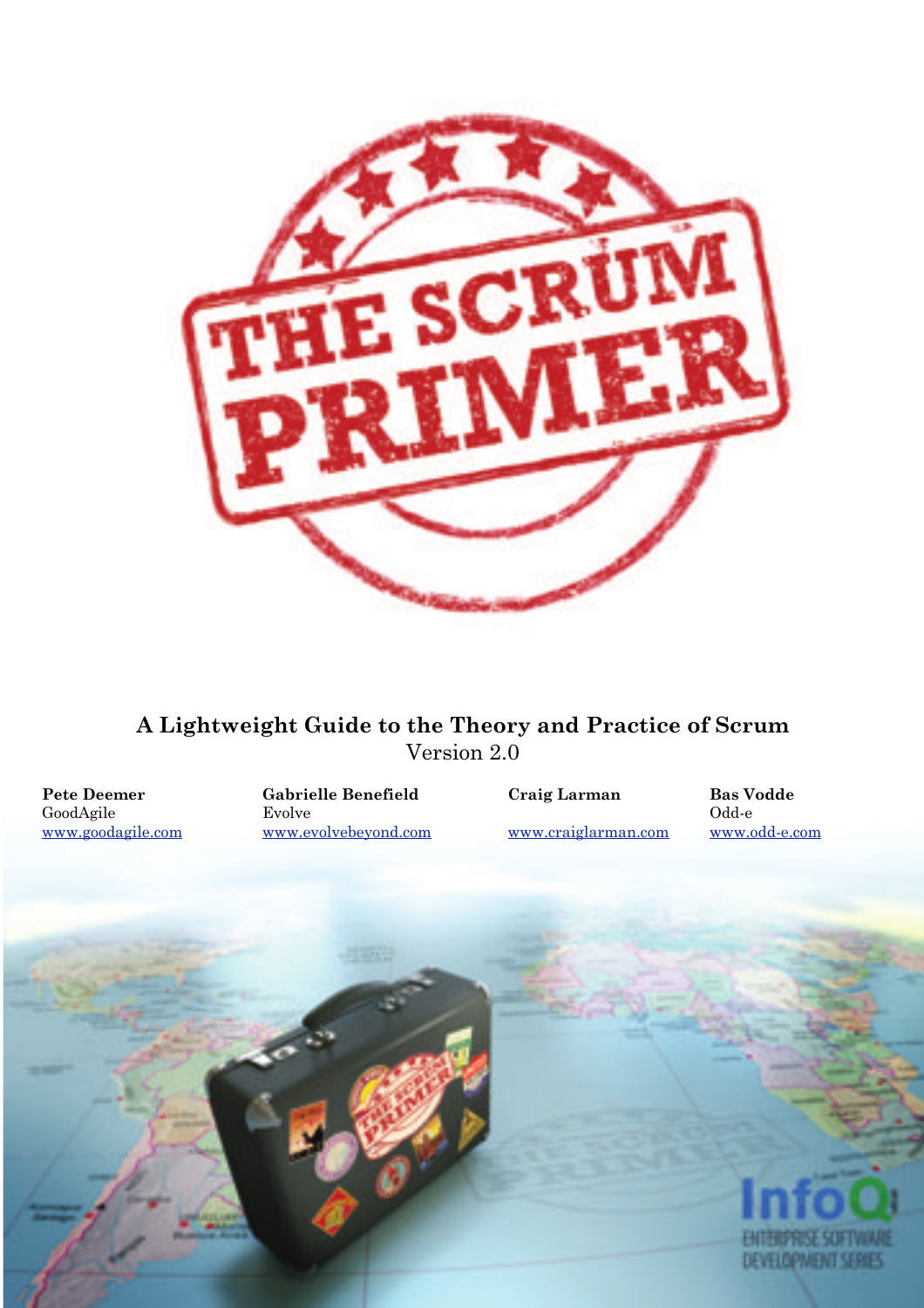A note to readers: There are many concise descriptions of Scrum available online, and this primer aims to provide the next level of detail on the practices. It is not intended as the final step in a Scrum education; teams that are considering adopting Scrum are advised to equip themselves with Ken Schwaber's *Agile Project Management with Scrum* or, Mike Cohn's *Succeeding with Agile* and take advantage of the many excellent Scrum training and coaching options that are available; full details are at scrumalliance.org. Our thanks go to Ken Schwaber, Dr. Jeff Sutherland, and Mike Cohn for their generous input.

The latest version of the Primer can be found at: [http://www.infoq.com/minibooks/Scrum\\_Primer](http://www.infoq.com/minibooks/Scrum_Primer) Translations can be found at: [http://www.scrumprimer.org/](http://www.scrumprimer.org)

**© 2012 Pete Deemer, Gabrielle Benefield, Craig Larman, Bas Vodde**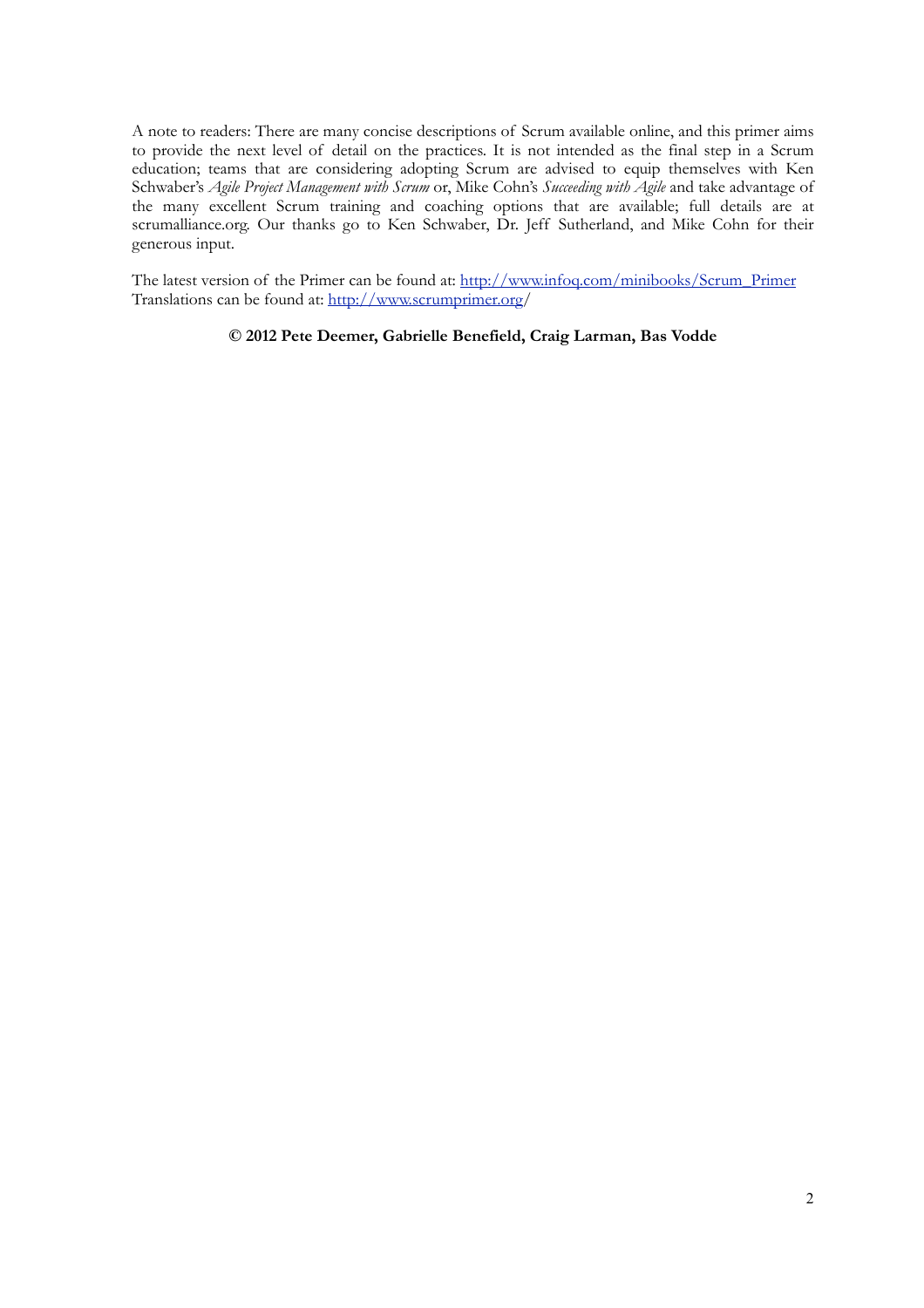# **Beyond Traditional Development**

Traditional development with single-function groups, delayed or weak feedback loops, frontloaded predictive planning, and a sequential flow from analysis to test is not very successful in today's volatile world. This approach delays feedback, learning, and potential return on investment due to an absence of real working software until late in the game, causing a lack of transparency, lack of ability to improve, reduction in flexibility, and an increase in business and technical risks.

An alternative – cross-functional teams with iterative development – has also existed for decades, but was not as widely used as the traditional model.

Scrum packages proven product-development concepts in a simple framework, including: real teams, cross-functional teams, self-managing teams, short iterative full-cycle feedback loops, and lowering the cost of change. These concepts increase agility and feedback, enable earlier ROI, and reduce risk.

## **Overview**

Scrum is a development framework in which cross-functional teams develop products or projects in an iterative, incremental manner. It structures development in cycles of work called **Sprints**. These iterations are no more than four weeks each (the most common is two weeks), and take place one after the other without pause. The Sprints are *timeboxed* – they end on a specific date whether the work has been completed or not, and are *never extended*. Usually Scrum Teams choose one Sprint length and use it for all their Sprints until they improve and can use a shorter cycle. At the beginning of each Sprint, a *cross-functional* **Team** (of about seven people) selects **items** (customer requirements) from a prioritized list. The Team agrees on a collective target of what they believe they can deliver by the end of the Sprint, something that is tangible and will be truly "done". During the Sprint, no new items may be added; Scrum embraces change for the *next* Sprint, but the current short Sprint is meant to focus on a small, clear, relatively stable goal. Every day the Team gathers briefly to inspect its progress, and adjust the next steps needed to complete the work remaining. At the end of the Sprint, the Team reviews the Sprint with stakeholders, and demonstrates what it has built. People obtain feedback that can be incorporated in the next Sprint. Scrum emphasizes working product at the end of the Sprint that is really "done"; in the case of software, this means a system that is integrated, fully tested, end-user documented, and potentially shippable. Key roles, artifacts, and events are summarized in [Figure 1](#page-2-0).



<span id="page-2-0"></span>*Figure 1. Scrum Overview*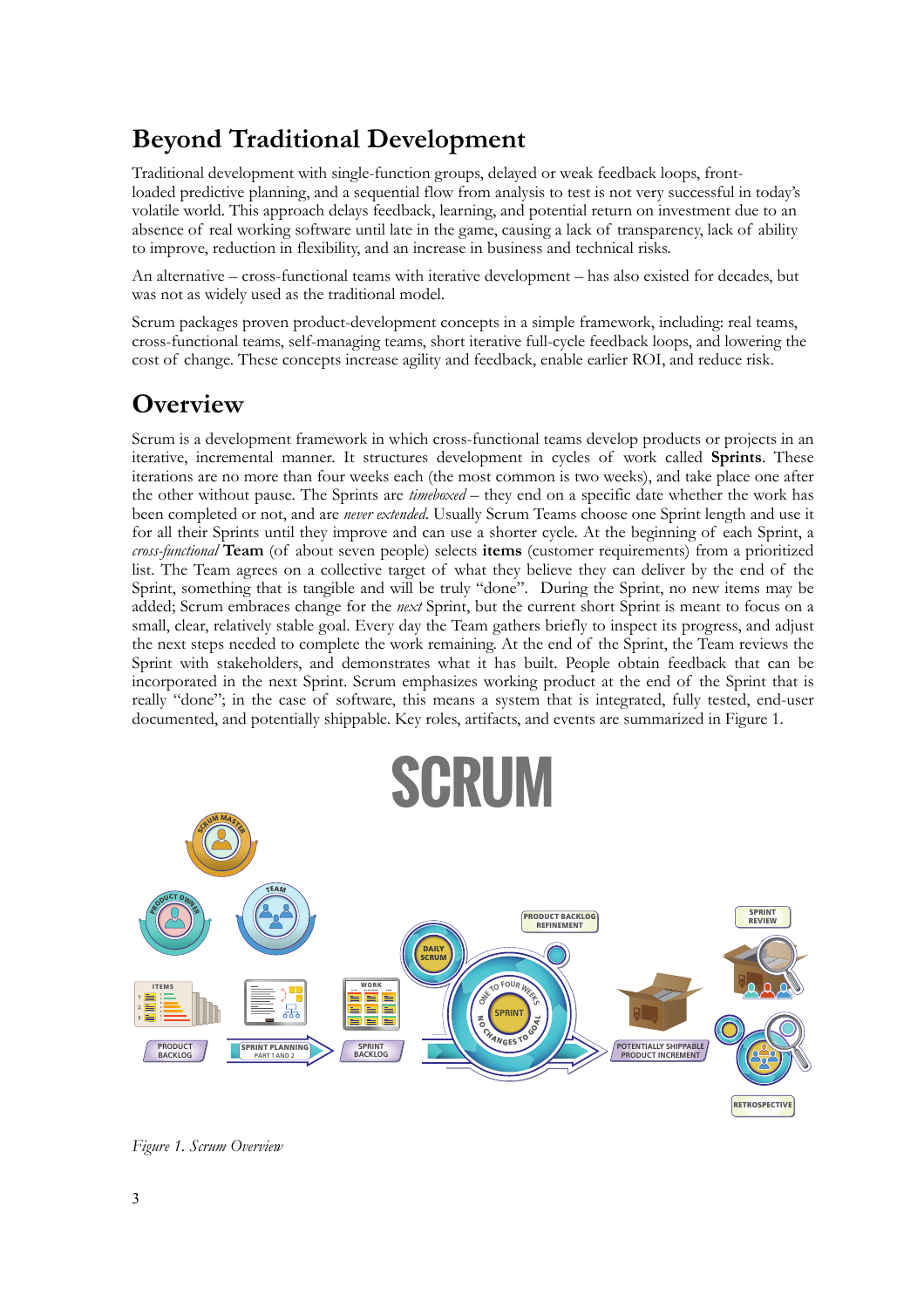A major theme in Scrum is "inspect and adapt." Since development inevitably involves learning, innovation, and surprises, Scrum emphasizes taking a short step of development, inspecting both the resulting product and the efficacy of current practices, and then adapting the product goals and process practices. *Repeat forever*.

### **Scrum Roles**

In Scrum, there are three roles: Product Owner, Team, and ScrumMaster. Together these are known as the Scrum Team.

The **Product Owner** is responsible for maximizing return on investment (ROI) by identifying product features, translating these into a prioritized list, deciding which should be at the top of the list for the next Sprint, and continually re-prioritizing and refining the list. The Product Owner has profit and loss responsibility for the product, assuming it is a commercial product. In the case of an internal application, the Product Owner is not responsible for ROI in the sense of a commercial product (that will generate revenue), but they are still responsible for maximizing ROI in the sense of choosing – each Sprint – the highest-value items. In practice, 'value' is a fuzzy term and prioritization may be influenced by the desire to satisfy key customers, alignment with strategic objectives, attacking risks, improving, and other factors. In some cases, the Product Owner and the customer are the same person; this is common for internal applications. In others, the customer might be millions of people with a variety of needs, in which case the Product Owner role is similar to the Product Manager or Product Marketing Manager position in many product organizations. However, the Product Owner is somewhat different than a traditional Product Manager because they actively and regularly interact with the Team, prioritize by working with all of the stakeholders and reviewing the results each Sprint, rather than delegating development decisions to a project manager. It is important to note that in Scrum there is one and only one person who serves as – and has the final authority of – Product Owner, and he or she is responsible for the value of the work; though that person doesn't have to work alone.

**The Team (also called Development Team)** builds the product that the Product Owner indicates: the application or website, for example. The Team in Scrum is "cross-functional" – it includes all the expertise necessary to deliver the potentially shippable product each Sprint – and it is "selforganizing" (self-managing), with a very high degree of autonomy and accountability. The Team decides how many items (from the set offered by the Product Owner) to build in a Sprint, and how best to accomplish that goal .

Each member of the Team is just a *team member.* Notice there are no fixed specialist titles in a group that adopts Scrum; there is no business analyst, no DBA, no architect, no team lead, no interaction/ UX designer, no programmer. They work together during each Sprint in whatever way is appropriate to achieve the goal they have set for themselves.

Since there are only *team members*, the Team is not only cross-functional but also demonstrates *multilearning*: each person certainly has special strengths, but also continues to learn other specialties. Each person will have primary, secondary and even tertiary skills, and is meant to "go to where the work is"; individuals take on tasks in less familiar areas to help complete an item. For example, a person whose primary skill is interaction design could have a secondary skill in automated testing; someone with primary skill in technical writing might also help with analysis and programming.

The Team in Scrum is seven plus or minus two people, and for a software product the Team might include people with skills in analysis, development, testing, interface design, database design, architecture, documentation, and so on. The Team develops the product and provides ideas to the Product Owner about how to make the product great. In Scrum the Teams are most productive and effective if all members are 100 percent dedicated to the work for one product during the Sprint; the Team avoids multi-tasking across multiple products or projects, to avoid the costly drain of divided attentions and context-switching. Stable teams are associated with higher productivity, so avoid changing Team members. Product groups with many people are organized into multiple Teams, each focused on different features for the product, with close coordination of their efforts. Since one team often does all the work (planning, analysis, programming, and testing) for a complete customer-centric feature, Teams are also known as *feature teams*.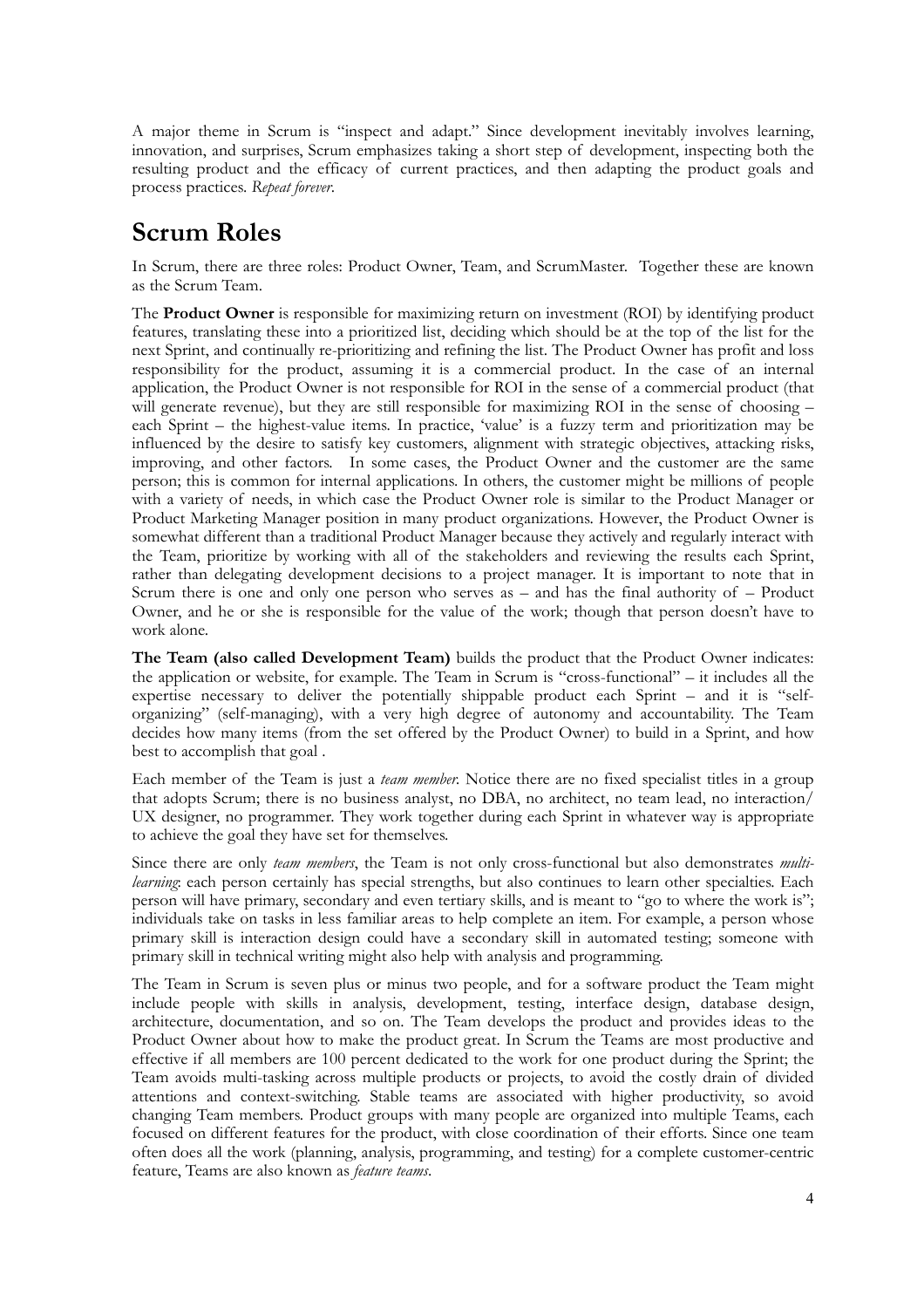The **ScrumMaster** helps the product group learn and apply Scrum to achieve business value. The ScrumMaster does whatever is in their power to help the Team, Product Owner and organization be successful. The ScrumMaster is *not* the manager of the Team members, nor are they a project manager, team lead, or team representative. Instead, the ScrumMaster *serves* the Team; he or she helps to remove impediments, protects the Team from outside interference, and helps the Team to adopt modern development practices. He or she educates, coaches and guides the Product Owner, Team and the rest of the organization in the skillful use of Scrum. The ScrumMaster is a *coach* and *teacher*. The ScrumMaster makes sure everyone (including the Product Owner, and those in management) understands the principles and practices of Scrum, and they help lead the organization through the often difficult change required to achieve success with agile development. Since Scrum makes visible many impediments and threats to the Team's and Product Owner's effectiveness, it is important to have an engaged ScrumMaster working energetically to help resolve those issues, or the Team or Product Owner will find it difficult to succeed. There should be a dedicated full-time ScrumMaster, although a smaller Team might have a team member play this role (carrying a lighter load of regular work when they do so). Great ScrumMasters can come from any background or discipline: Engineering, Design, Testing, Product Management, Project Management, or Quality Management.

The ScrumMaster and the Product Owner cannot be the same individual as their focus is so different and combining them often leads to confusion and conflict. One common unfortunate result of combining these roles is a micro-managing Product Owner which is opposite to self-managing teams that Scrum requires. Unlike a traditional manager, the ScrumMaster does not tell people what to do or assign tasks – they facilitate the process, supporting the Team as it organizes and manages itself. If the ScrumMaster was previously in a position managing the Team, they will need to significantly change their mindset and style of interaction for the Team to be successful with Scrum.

Note: there is no role of project manager in Scrum at all. This is because none is needed; the traditional responsibilities of a project manager have been divided up and reassigned among the three Scrum roles, and mostly to the Team and Product Owner, rather than to the ScrumMaster. Practicing Scrum with the addition of a project manager indicates a fundamental misunderstanding of Scrum, and typically results in conflicting responsibilities, unclear authority, and sub-optimal results. Sometimes an (ex-)project manager can step into the role of ScrumMaster, but the success of this approach is heavily dependent on the individual, and how well they understand the fundamental difference between the two roles, both in the day-to-day responsibilities and in the mindset required to be successful. A good way to understand thoroughly the role of the ScrumMaster, and start to develop the core skills needed for success, is to attend the Scrum Alliance's Certified ScrumMaster training.

In addition to these three roles, there are other stakeholders who contribute to the success of the product, including managers, customers and end-users. Some stakeholders such as functional managers (for example, an engineering manager) may find their role, while still valuable, changes when adopting Scrum. For example:

- they support the Team by respecting the rules and spirit of Scrum
- they help remove impediments that the Team and Product Owner identify
- they make their expertise and experience available

In Scrum, these individuals replace the time they previously spent playing the role of "nanny" (assigning tasks, getting status reports, and other forms of micromanagement) with time as "guru" and "servant" of the Team (mentoring, coaching, helping remove obstacles, helping problemsolve, providing creative input, and guiding the skills development of Team members). In this shift, managers may need to change their management style; for example, using Socratic questioning to help the Team discover the solution to a problem, rather than simply deciding a solution and assigning it to the Team.

### **Product Backlog**

When a group is planning to transition to Scrum, before the first Sprint can begin, they need a **Product Backlog**, a prioritized (ordered 1, 2, 3, ...) list of customer-centric features.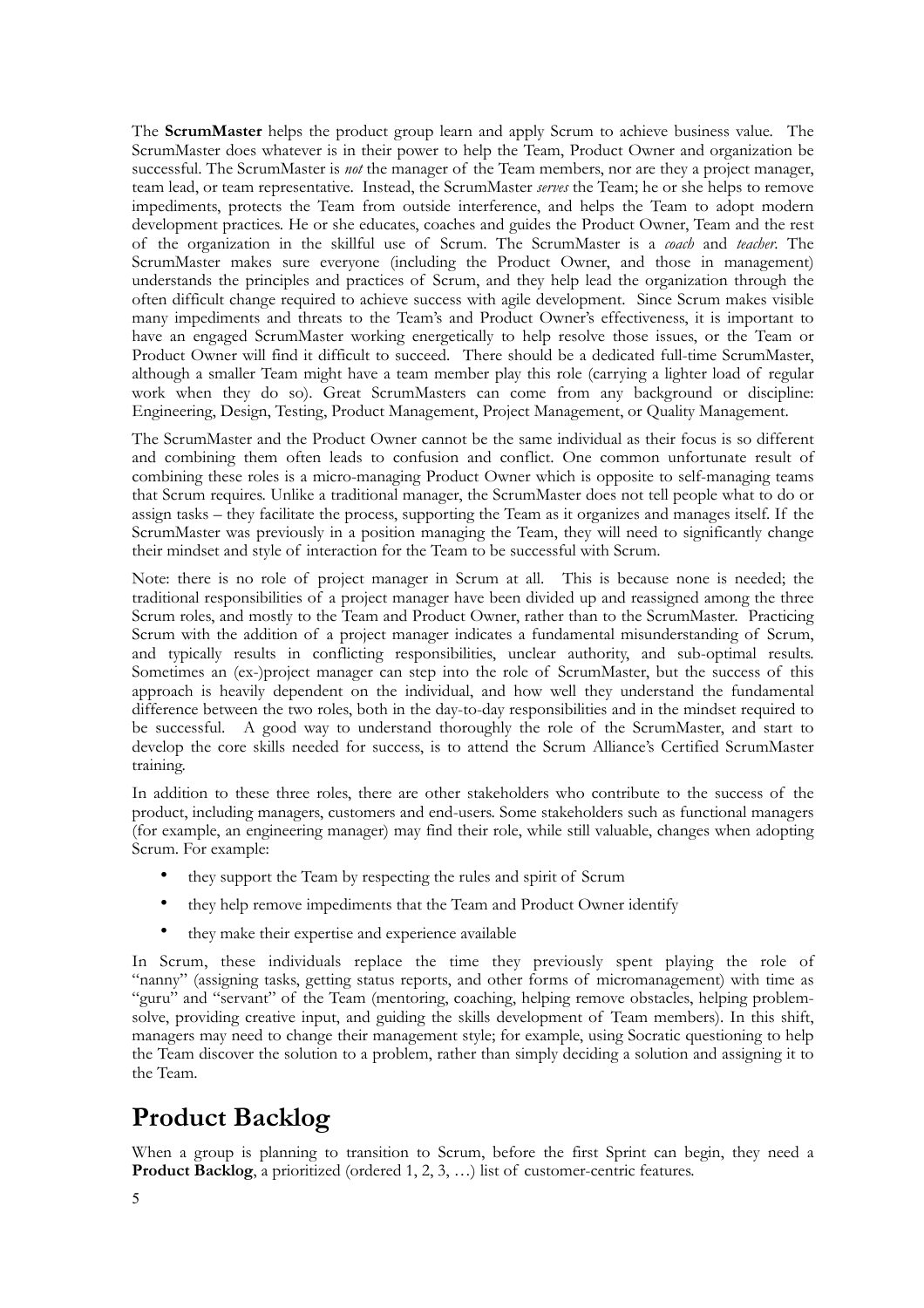The Product Backlog exists (and evolves) over the lifetime of the product; it is the product roadmap (**Figure 2 and Figure 3**). At any point, the Product Backlog is the single, definitive view of "everything that could be done by the Team ever, in order of priority". Only a single Product Backlog exists for a product; this means the Product Owner is required to make prioritization decisions across the entire spectrum, representing the interests of stakeholders (including the Team).

|                 | <b>New Estimates at Sprint</b>                                                                           |                                 |                                        |  |   |   |  |  |   |
|-----------------|----------------------------------------------------------------------------------------------------------|---------------------------------|----------------------------------------|--|---|---|--|--|---|
| <b>Priority</b> | Item                                                                                                     | <b>Details</b><br>(wiki<br>URL) | <b>Initial Size</b><br><b>Estimate</b> |  | 2 | з |  |  | 6 |
| 1               | As a buyer, I want to place a book in a shopping cart (see<br>UI sketches on wiki page)                  | $\cdots$                        | 5                                      |  |   |   |  |  |   |
| $\mathcal{P}$   | As a buyer, I want to remove a book in a shopping cart                                                   | $\cdots$                        | $\mathcal{P}$                          |  |   |   |  |  |   |
| 3               | Improve transaction processing performance (see target<br>performance metrics on wiki)                   | $\cdots$                        | 13                                     |  |   |   |  |  |   |
| 4               | Investigate solutions for speeding up credit card validation<br>(see target performance metrics on wiki) | $\cdots$                        | 20                                     |  |   |   |  |  |   |
| 5.              | Upgrade all servers to Apache 2.2.3                                                                      |                                 | 13                                     |  |   |   |  |  |   |
| 6               | Diagnose and fix the order processing script errors (bugzilla<br>ID 14823)                               |                                 | 3                                      |  |   |   |  |  |   |
| 7               | As a shopper, I want to create and save a wish list                                                      | $\cdots$                        | 40                                     |  |   |   |  |  |   |
| 8               | As a shopper, I want to to add or delete items on my wish<br>list                                        |                                 | 20                                     |  |   |   |  |  |   |

*Figure 2. The Product Backlog*



*Figure 3. Visual Management: Product Backlog items on the wall*

The Product Backlog includes a variety of **items**, primarily new customer features ("enable all users to place book in shopping cart"), but also *major* engineering improvement goals (e.g., "rewrite the system from C++ to Java"), improvement goals (e.g. "speed up our tests"), research work ("investigate solutions for speeding up credit card validation"), and, possibly, known defects ("diagnose and fix the order processing script errors") if there are only a few problems. (A system with many defects usually has a separate defect tracking system.)

Product Backlog items are articulated in any way that is clear and sustainable. Contrary to popular misunderstanding, the Product Backlog does *not* contain "user stories"; it simply contains *items*. Those items can be expressed as user stories, use cases, or any other requirements approach that the group finds useful. But whatever the approach, most items should focus on delivering value to customers.

A good Product Backlog is DEEP…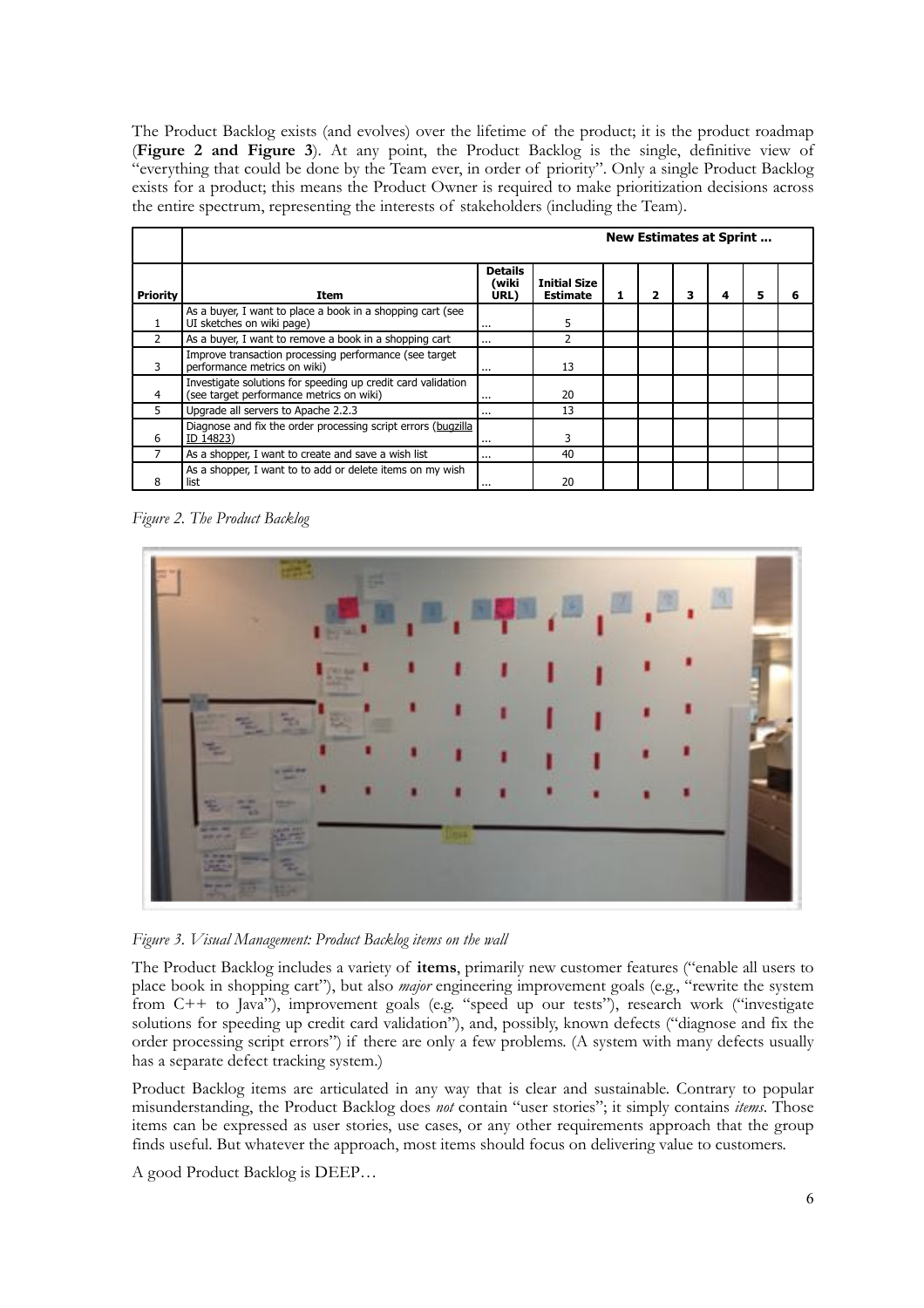**Detailed appropriately**. The top priority items are more fine-grained and detailed than the lower priority items, since the former will be worked on sooner than the latter. For example, the top 10% of the backlog may be composed of very small, well-analyzed items, and the other  $90\%$  much less so.

**Estimated**. The items for the current release need to have estimates, and furthermore, should be considered for re-estimation each Sprint as everyones learns and new information arises. The Team provides the Product Owner with *effort* estimates for each item on the Product Backlog, and perhaps also *technical risk* estimates. The Product Owner and other business stakeholders provide information on the value of the product requests, which may include revenue gained, costs reduced, business risks, importance to various stakeholders, and more.

**Emergent**. In response to learning and variability, the Product Backlog is regularly refined. Each Sprint, items may be added, removed, modified, split, and changed in priority. Thus, the Product Backlog is continuously updated by the Product Owner to reflect changes in the needs of the customer, new ideas or insights, moves by the competition, technical hurdles that appear, and so forth.

**Prioritized**. The items at the top of the Product Backlog are prioritized or *ordered* in a 1-N order. In general, the highest-priority items should deliver the most *bang for your buck*: lots of bang (business value) for low buck (cost). Another motivation to increase the priority of an item is to *tackle high risks early, before the risks attack you*.

Traditional development does not usually emphasize delivering according to highest *bang for your buck*, but this is a theme of Scrum, and therefore the Product Owner will need to learn how to assess the bang of "business value." This is something the ScrumMaster may help the Product Owner learn. What does "business value" mean? Some product groups use a simple relative value-point estimate for each Product Backlog item which synthesizes a "guesstimate" of factors including revenue gain, cost reduction, stakeholder preferences, market differentiation, and so forth. Some fund a specific item by one or more customers paying for its development and so use that item's exact (short term) revenue as a proxy for value. For other groups such item-specific value estimation is too unfocused or granular; they apply a broader business-outcome-based approach ("increase subscriptions by 10% by September 1") in which value is only delivered when multiple outcome-contributing items are delivered together. In that case, the Product Owner needs to define the next increment of Minimum Viable Product.

For effort estimates, a common technique is to estimate in terms of relative size (factoring in effort, complexity, and uncertainty) using a unit of "story points" or simply "points".

These are just suggestions; Scrum does not define the technique for expressing or prioritizing items in the Product Backlog and it does not define the estimation technique or units.

A common technique used in Scrum is to track how much work it completes each Sprint; for example, averaging 26 points completed per Sprint. With this information they can project a release date to complete all features, or how many features can be completed by a fixed date, if the average continues and nothing changes. This average is called the "velocity." Velocity is expressed in the same units as the Product Backlog item size estimates.

The items in the Product Backlog can vary significantly in size or effort. Larger ones are broken into smaller items during the Product Backlog Refinement workshop or the Sprint Planning Meeting, and smaller ones may be consolidated. The Product Backlog items for the upcoming next several Sprints should be small and fine-grained enough that they are understood by the Team, enabling forecasts made in the Sprint Planning meeting to be meaningful; this is called an "actionable" size.

Major engineering improvements that consume much time and money should be in the Product Backlog, since they may be an optional business investment, ultimately to be made by the businessoriented Product Owner. Note that in Scrum, the Team has independent authority of how many items from the Product Backlog they decide to take into a Sprint, so they are independently free to take on minor engineering improvement work as they can be considered part of the normal cost of doing business and what is required for a developer to do their job properly. That said, in each Sprint, the *majority* of a Team's time should usually be on Product Owner goals, not internal engineering tasks.

One of the myths about Scrum is that it prevents you from writing detailed specifications; in reality, it is up to the Product Owner and Team to decide how much detail is required, and this will vary from one backlog item to the next, depending on the insight of the Team, and other factors. State what is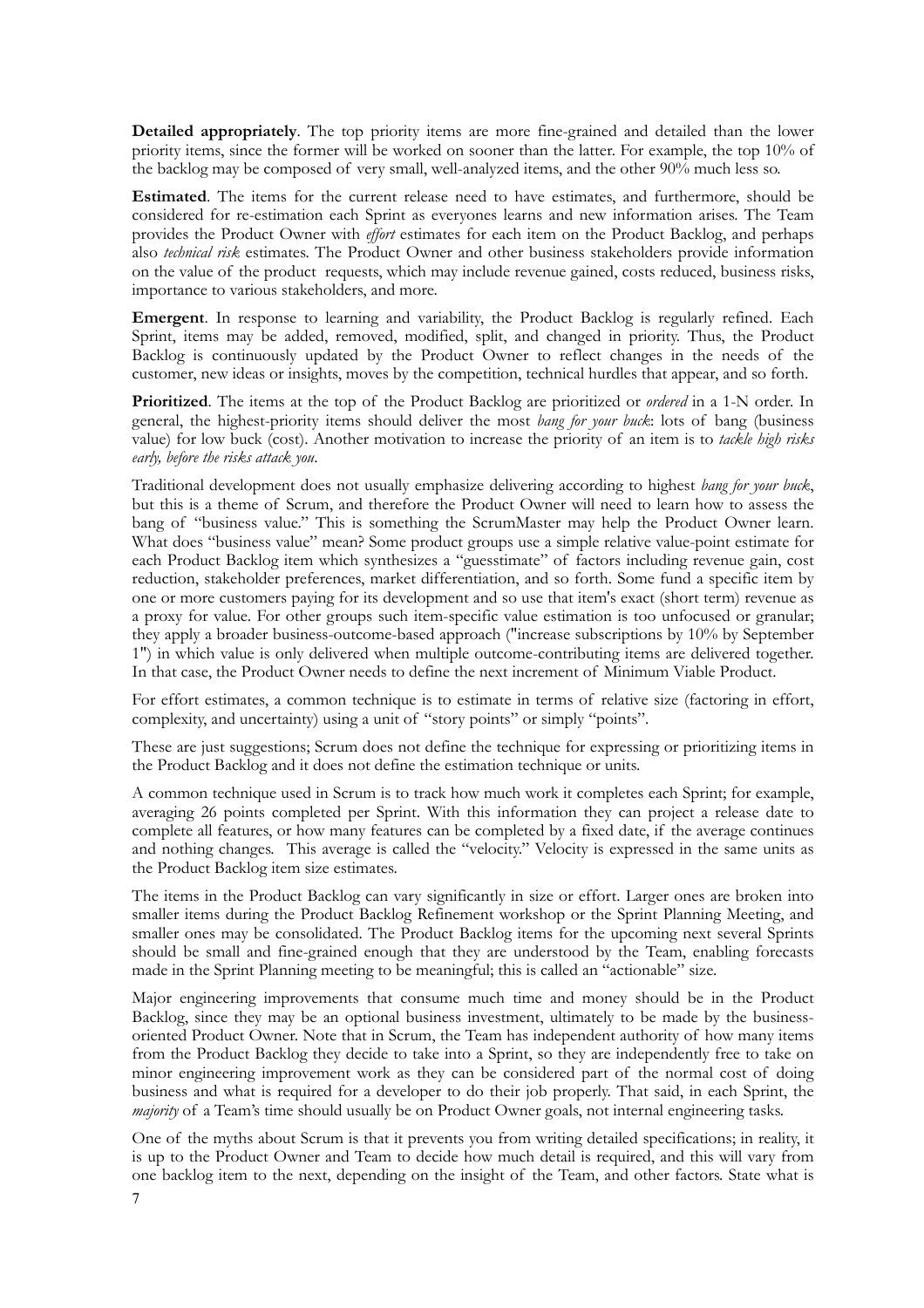important in the least amount of space necessary – in other words, do not describe every possible detail of an item, just make clear what is necessary for it to be understood, and augment this with continuous dialog between the Team and Product Owner and stakeholders. Low priority Product Backlog Items, which will not be worked on for some time, are usually "coarse grained" (large, with less-detailed requirements). High priority and fine-grained Product Backlog Items that will soon be implemented tend to have more detail.

### **Definition of Done**

The output of every Sprint is officially called a Potentially Shippable Product Increment. Before starting the first Sprint, the Product Owner, Team, and ScrumMaster have to review what is all needed for a Product Backlog item to be potentially shippable. All activities that are needed in order to ship the product should be included in the definition of Potentially Shippable and therefore should be done during the Sprint.

Unfortunately, when Teams start using Scrum, they are often not able to achieve the goal of delivering a Potentially Shippable Increment every Sprint. This is often because the team lacks in automation or isn't cross-functional enough (e.g. the technical writers aren't included in the cross-functional Team yet). Over time, the Team has to improve so they will be able to deliver a Potentially Shippable Product Increment every Sprint, but in order to start, they will need to create a baseline of their existing capabilities. This is recorded in the Definition of Done.

Before the first Sprint, the Product Owner and Team need to agree on a Definition of Done, which is a subset of the activities that are needed for creating a Potentially Shippable Product Increment (for a good Team, it will be the same). The Team will plan their Sprint work according to this Definition of Done.

A good Product Owner will always want the Definition of Done to be as close as possible to Potentially Shippable as that will increase the transparency in the development and decrease *delay and risk.* If the Definition of Done is not equal to Potentially Shippable, then work is delayed until before the release which causes this *risk and delay*. This delayed work is sometimes called *undone work*.

A Scrum Team should continuously improve, which is reflected in extending their Definition of Done.

## **Sprint Planning**

**Summary**: A meeting to prepare for the Sprint, typically divided into two parts (part one is "what" and part two is "how").

**Participants**: Part One: Product Owner, Team, ScrumMaster. Part Two: Team, ScrumMaster, Product Owner (optional but should be reachable for questions)

**Duration**: Each part is timeboxed to one hour per week of Sprint.

At the beginning of each Sprint, the **Sprint Planning Meeting** takes place. It is divided into two distinct sub-meetings, the first of which is called **Sprint Planning Part One**.

In **Sprint Planning Part One**, the Product Owner and Team review the high-priority items in the Product Backlog that the Product Owner is interested in implementing this Sprint. Usually, these items will have been well-analyzed in a previous Sprint (during Product Backlog Refinement), so that at this meeting there are only minor last-minute clarifying questions. In this meeting, the Product Owner and Team discuss the goals and context for these high-priority items on the Product Backlog, providing the Team with insight into the Product Owner's thinking. Part One focuses on understanding *what* the Product Owner wants and *why* they are needed. At the end of Part One the (always busy) Product Owner may leave although they *must* be available (for example, by phone) during Part Two of the meeting.

In Part One, the Team and the Product Owner may also devise the **Sprint Goal**. This is a summary statement of the Sprint objective, which ideally has a cohesive theme. The Sprint Goal also gives the Team scope-flexibility regarding what they may actually deliver, because although they may have to remove some item (since the Sprint is timeboxed), they should nevertheless commit to delivering something tangible and "done" that is in the spirit of the Sprint Goal.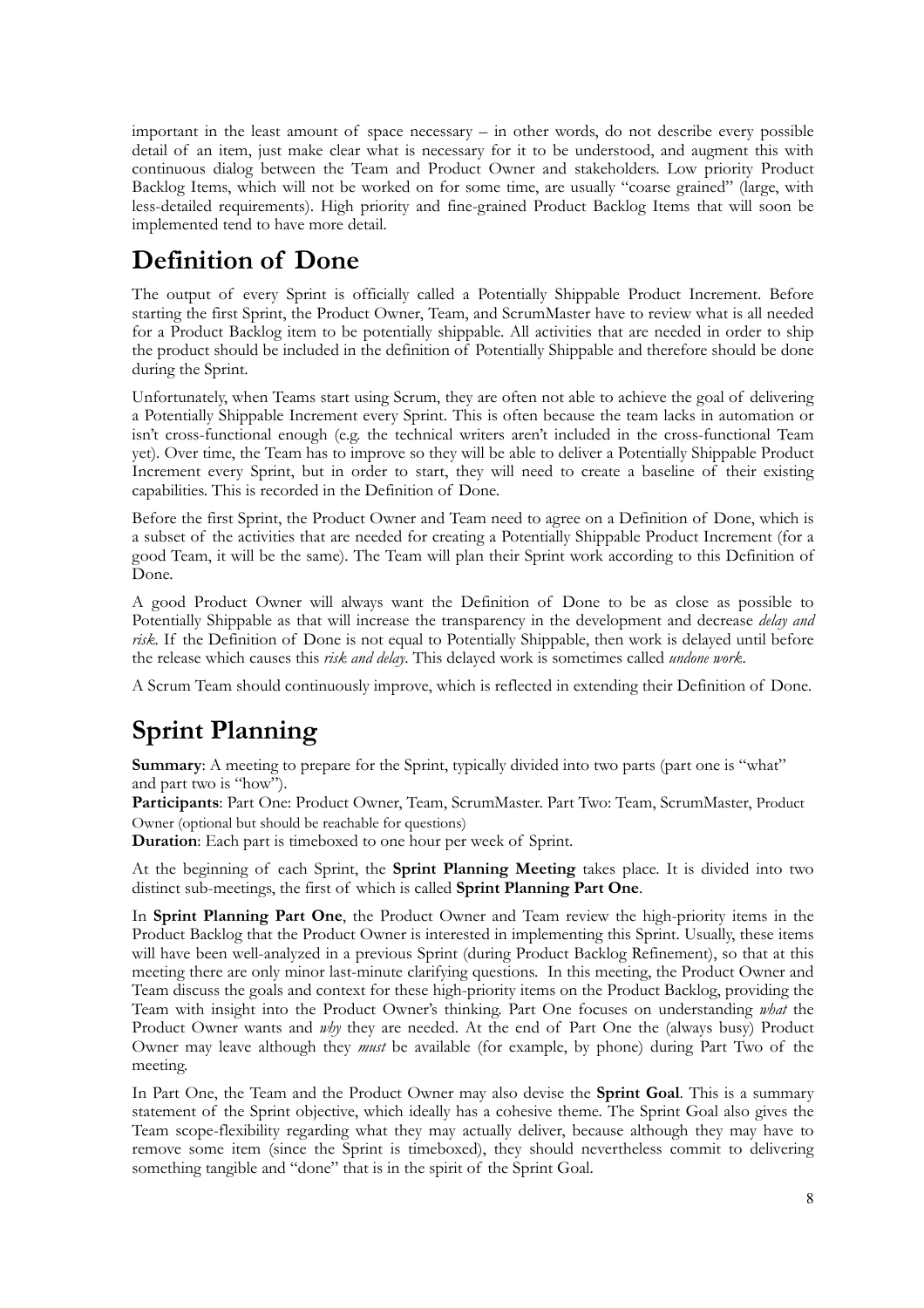How big should the items be that are taken on in a Sprint? Each item should be split small enough so that it is estimated to require considerably less than the whole Sprint. A common guideline is that an item is estimated small enough to complete within one fourth or less of a Sprint by the whole Team.

**Sprint Planning Part Two** focuses on *how* to implement the items that the Team decides to take on. The Team forecasts the amount of items they can complete by the end of the Sprint, starting at the top of the Product Backlog (in others words, starting with the items that are the highest priority for the Product Owner) and working down the list in order. *This is a key practice in Scrum: The Team decides how much work it will complete, rather than having it assigned to them by the Product Owner.* This makes for a more reliable forecast because the Team is making it based on its own analysis and planning. While the Product Owner does not have control over how much the Team signs up for, he or she knows that the items are drawn from the top of the Product Backlog – in other words, the items that he or she has rated as most important. The Team has the ability to lobby for items from further down the list; this usually happens when the Team and Product Owner realize that something of lower priority fits easily and appropriately with the high priority items.

The Sprint Planning Meeting will often last several hours, but no more than four hours for a two-week Sprint – the Team is making a serious forecast to complete the work, and this requires careful thought to be successful. Part One and Part Two are of equal timeboxed lengths; for a two-week Sprint each part is two hours maximum.

Scrum does not define how to exactly do Sprint Planning Part Two. Some teams use their velocity from the previous Sprints to guide how much to aim for. Other teams will use a more fine-grained approach of first calculating their capacity.

When using the capacity approach, the Team, in Sprint Planning Part Two, calculates how much time each team member has for Sprint-related work. Most teams assume that the team members can only focus on Sprint-related work for 4-6 hours per day – the rest of the time goes to email, lunch breaks, facebook, meetings, and drinking coffee . Once the capacity is determined, the Team needs to figure out how many Product Backlog items they can complete in that time, and how they will go about completing them. This often starts with a design discussion at a whiteboard. Once the overall design is understood, the Team decomposes the Product Backlog items into fine-grained work. Before taking the Product Backlog items, the Team may focus on generating tasks for an improvement goal created in the previous Sprint's Retrospective. Then, the Team selects the first item on the Product Backlog – the Product Owner's highest priority item – and work their way down until they are 'full'. For each item they create a list of work which consists of either decomposed Product Backlog items into tasks or, when the Product Backlog item are so small they would only take a couple hours to implement, simply the Product Backlog item. This list of work to be done during the Sprint is called the **Sprint Backlog** (Figure 4 and Figure 5).

|                               |                                                  |                  |                                                       |  |                |   | <b>New Estimates of Effort</b><br>Remaining at end of Day |   |   |  |  |  |
|-------------------------------|--------------------------------------------------|------------------|-------------------------------------------------------|--|----------------|---|-----------------------------------------------------------|---|---|--|--|--|
| <b>Product Backlog Item</b>   | <b>Sprint Task</b>                               | <b>Volunteer</b> | <b>Initial</b><br><b>Estimate of</b><br><b>Effort</b> |  | $\overline{2}$ | 3 | 4                                                         | 5 | 6 |  |  |  |
|                               | modify database                                  |                  | 5                                                     |  |                |   |                                                           |   |   |  |  |  |
|                               | create webpage (UI)                              |                  | 8                                                     |  |                |   |                                                           |   |   |  |  |  |
| As a buyer, I want to place a | create webpage (Javascript logic)                |                  | 13                                                    |  |                |   |                                                           |   |   |  |  |  |
| book in a shopping cart       | write automated acceptance tests                 |                  | 13                                                    |  |                |   |                                                           |   |   |  |  |  |
|                               | update buyer help webpage                        |                  | 3                                                     |  |                |   |                                                           |   |   |  |  |  |
|                               | .                                                |                  |                                                       |  |                |   |                                                           |   |   |  |  |  |
| Improve transaction           | merge DCP code and complete layer-level<br>tests |                  | 5                                                     |  |                |   |                                                           |   |   |  |  |  |
| processing performance        | complete machine order for pRank                 |                  | 8                                                     |  |                |   |                                                           |   |   |  |  |  |
|                               | change DCP and reader to use pRank http API      |                  | 13                                                    |  |                |   |                                                           |   |   |  |  |  |

Figure 4. Example of one way to create a Sprint Backlog

At the end of the Sprint Planning Meeting, the Team sets a realistic target for what they believe they can deliver by the end of the Sprint. Traditionally, this was called a Sprint Commitment – the team 9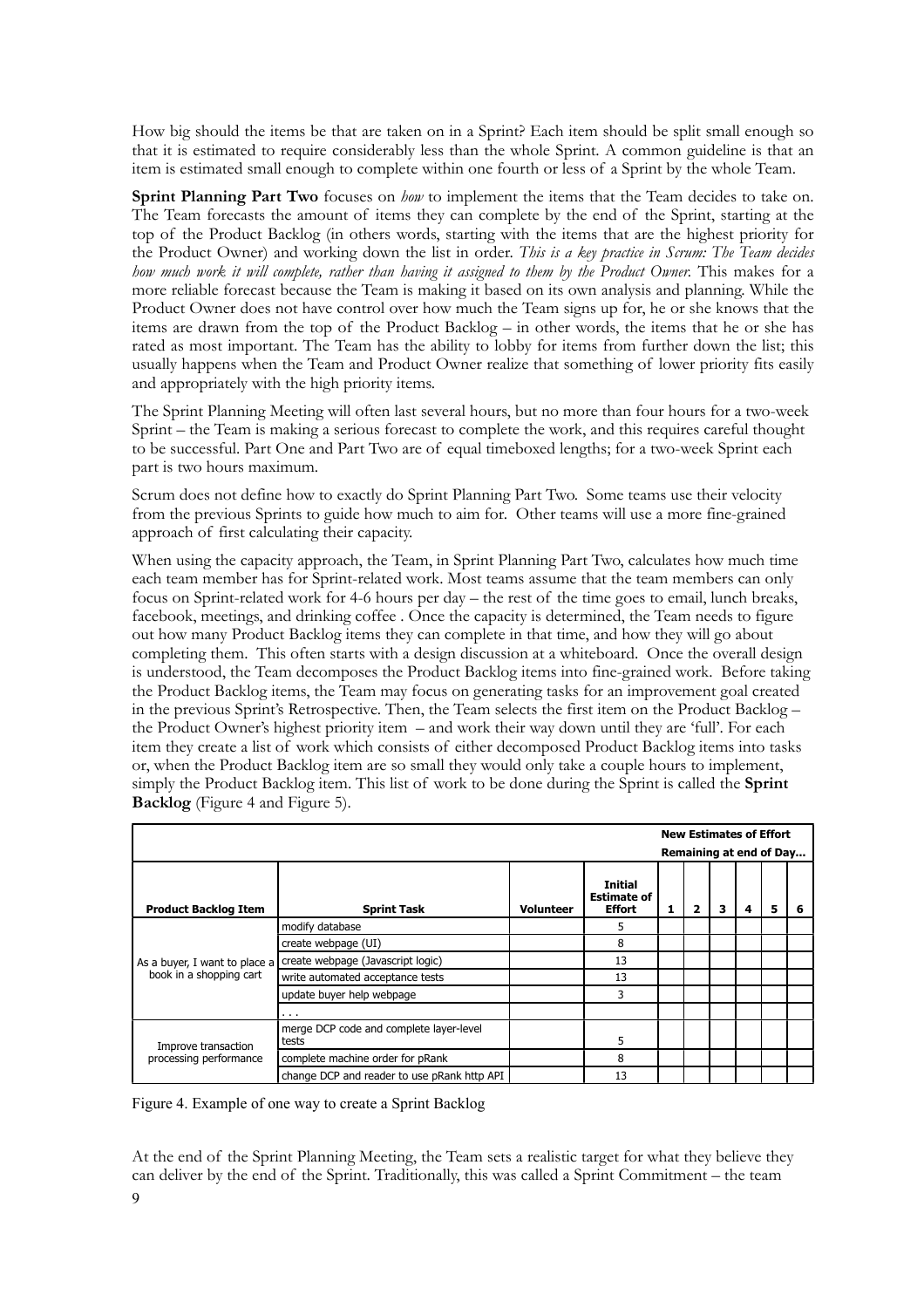commits to doing the best they can to reach their target. Unfortunately, this was sometimes misinterpreted as a written-in-blood promise rather than the team seriously "going for it." To avoid this confusion, the sprint-target is now called a 'forecast" which is communicated to the Product Owner.

Scrum encourages multi-skilled workers, rather than only "working to job title" such as a "tester" only doing testing. In other words, Team members "go to where the work is" and help out as possible. If there are many testing tasks, then *all* Team members may help. This does not imply that everyone is a generalist; no doubt some people are especially skilled in testing (and so on) but Team members work together and learn new skills from each other. Consequently, during task generation and estimation in Sprint Planning, it is not necessary – nor appropriate – for people to volunteer for all the tasks "they can do best." Rather, it is better to only volunteer for one task at a time, when it is time to pick up a new task, and to consider choosing tasks that will on purpose involve learning (perhaps by pair work with a specialist). This is one reason for not pre-assigning tasks during Sprint Planning, rather this should be done on an 'as needed' basis during the Sprint.

All that said, there are *rare* times when *John* may do a particular task because it would take far too long or be impossible for others to learn – perhaps John is the only person with any artistic skill to draw pictures. Other Team members could not draw a "stick man" if their life depended on it. In this rare case – and if it is not rare and not getting rarer as the Team learns, there is something wrong – it may be necessary to ask if the total planned drawing tasks that *must* be done by John are feasible within the short Sprint.

Many Teams have a Sprint Backlog in the form of a wall-sized task board (often called a **Scrum Board**) where tasks (written on Post-It Notes) migrate during the Sprint across columns labeled "To Do," "Work In Progress," and "Done." See [Figure 5](#page-9-0).



<span id="page-9-0"></span> *Figure 5. Visual Management - Sprint Backlog tasks on the wall*

One of the pillars of Scrum is that once the Team sets its target for the Sprint, any additions or changes must be deferred until the next Sprint. This means that if halfway through the Sprint the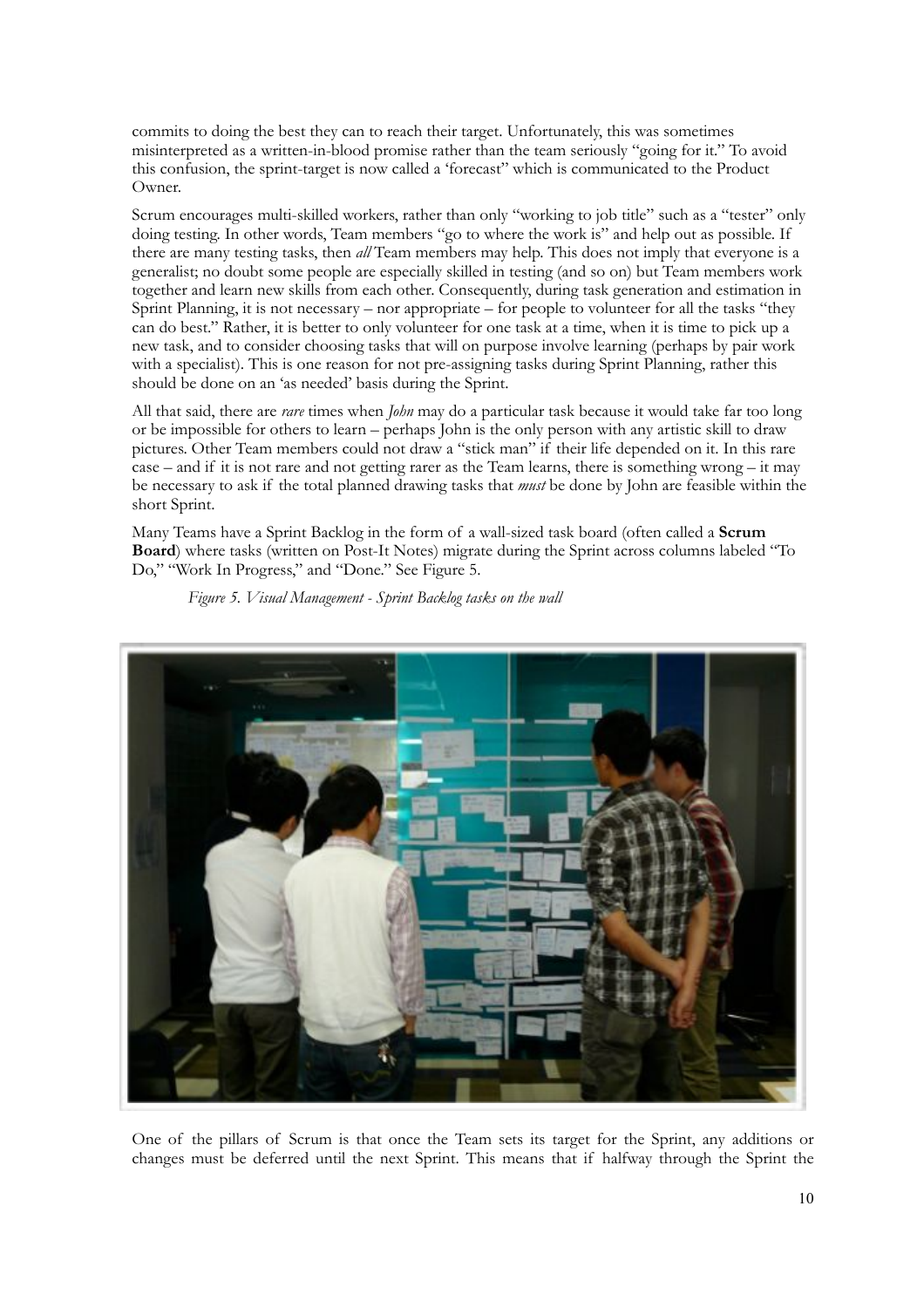Product Owner decides there is a new item he or she would like the Team to work on, he cannot make the change until the start of the next Sprint. If an external circumstance appears that significantly changes priorities, and means the Team would be wasting its time if it continued working, the Product Owner or the Team can terminate the Sprint. The Team stops, and a new Sprint Planning meeting initiates a new Sprint. The disruption of doing this is usually great; this serves as a disincentive for the Product Owner or Team to resort to this dramatic decision.

There is a powerful, positive influence that comes from the Team being protected from changing goals during the Sprint. First, the Team gets to work knowing with absolute certainty that its goal will not change, that reinforces the Team's focus on ensuring completion. Second, it disciplines the Product Owner into really thinking through the items he or she prioritizes on the Product Backlog and offers to the Team for the Sprint.

By following these Scrum rules the Product Owner gains two things. First, he or she has the confidence of knowing the Team has committed to do its best to complete a realistic and clear set of work it has chosen. Over time a Team can become quite skilled at choosing and delivering on a realistic forecast. Second, the Product Owner gets to make whatever changes he or she likes to the Product Backlog before the start of the *next* Sprint. At that point, additions, deletions, modifications, and reprioritizations are all possible and acceptable. While the Product Owner is not able to make changes to the selected items under development during the current Sprint, he or she is only one Sprint's duration or less away from making any changes they wish. Gone is the stigma around change – change of direction, change of requirements, or just plain changing your mind – and it may be for this reason that Product Owners are usually as enthusiastic about Scrum as anyone.

## **Daily Scrum**

**Summary**: Update and coordination between the Team members.

**Participants**: Team is required; Product Owner is optional; ScrumMaster is usually present but ensures Team holds one.

**Duration**: Maximum length of 15 minutes.

Once the Sprint has started, the Team engages in another of the key Scrum practices: The **Daily Scrum**. This is a short (15 minutes or less) meeting that happens every workday at an appointed time. Everyone on the Team attends. To keep it brief, it is recommended that everyone remain standing. It is the Team's opportunity to synchronize their work and report to each other on obstacles. In the Daily Scrum, one by one, each member of the Team reports three things *to the other members of the Team*: (1) What has been accomplished since the last meeting?; (2) What will be done before the next meeting?; and (3) What obstacles are in the way?. Note that the Daily Scrum is not a status meeting to report to a manager; it is a time for a self-organizing Team to share with each other what is going on, to help them coordinate. Someone makes note of the blocks, and the ScrumMaster is responsible to help Team members resolve them. There is little or no in-depth discussion during the Daily Scrum, the theme is *reporting* answers to the three questions; if discussion is required it takes place immediately after the Daily Scrum in one or more parallel follow-up meetings, although in Scrum no one is required to attend these. A follow-up meeting is a common event where some or all team members adapt to the information they heard in the Daily Scrum: in other words, another inspect and adapt cycle. For Teams new to Scrum, it is generally recommended *not* to have managers or others in positions of perceived authority attend the Daily Scrum. This risks making the Team feel "monitored" – under pressure to report major progress every day (an unrealistic expectation), and inhibited about reporting problems – and it tends to undermine the Team's self-management, and invite micromanagement. It would be more useful for a stakeholder to instead reach out to the Team following the meeting, and offer to help with any blocks that are slowing the Team's progress.

## **Tracking Progress during the Sprint**

The Team in Scrum is self-managing, and in order to do this successfully, it must know how it is doing. Every day, the Team members update their estimate of the effort remaining to complete their current work in the **Sprint Backlog** [\(Figure 6\)](#page-11-0). It is also common for someone to add up the effort remaining for the Team as a whole, and plot it on the **Sprint Burndown Chart** ([Figure 7](#page-12-0) and Figure 8). This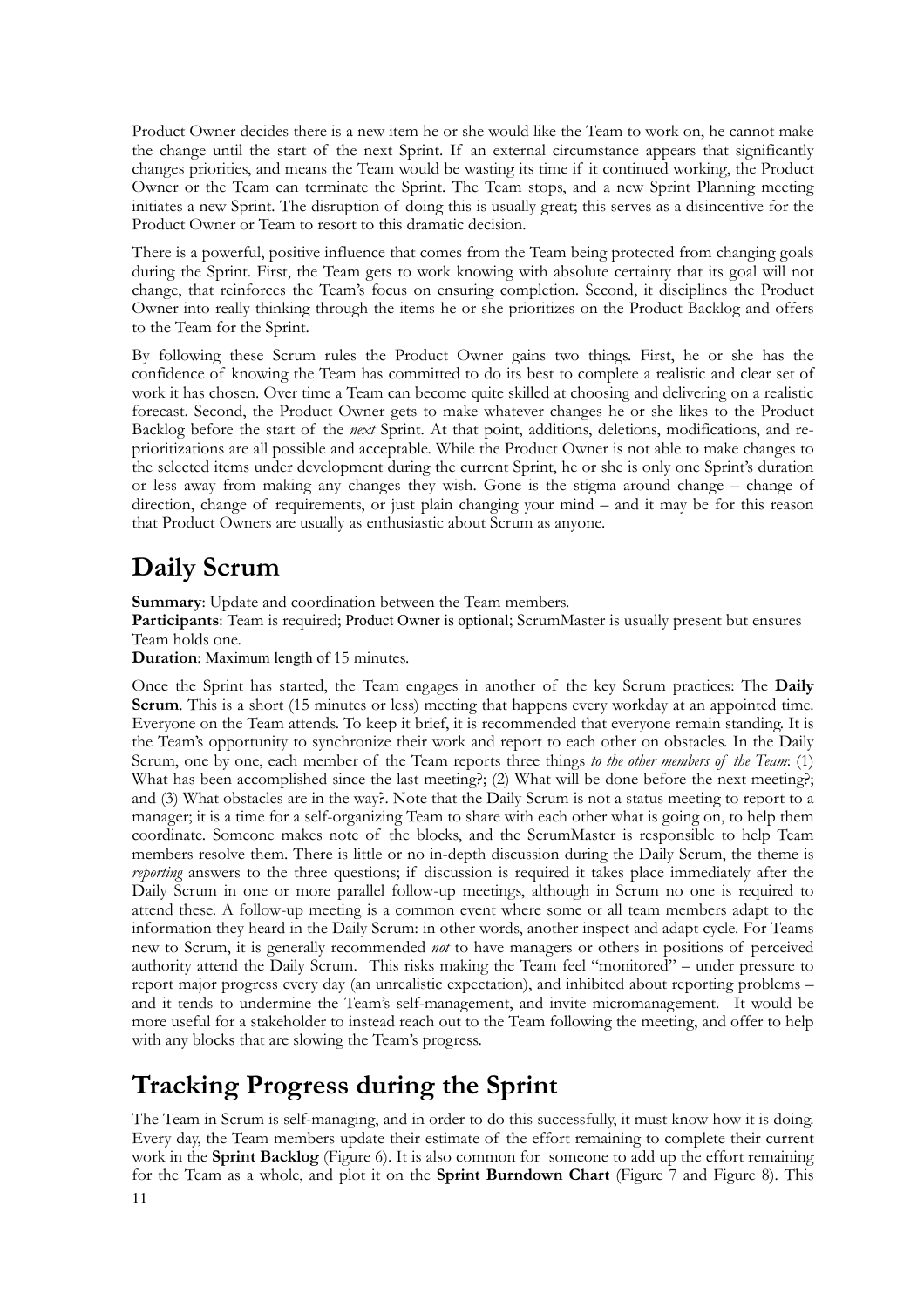graph shows, each day, a new estimate of how much work remains until the Team is finished. Ideally, this is a *downward* sloping graph that is on a trajectory to reach "zero effort remaining" by the last day of the Sprint. Hence it is called a *burndown* chart. And while sometimes it looks good, often it does not; this is the reality of product development. The important thing is that it shows the Team their progress towards their goal, not in terms of how much time was *spent* in the past (an irrelevant fact in terms of *progress*), but in terms of how much work *remains in the future* – what separates the Team from their goal. If the burndown line is not tracking downwards towards completion near the end of the Sprint, then the Team needs to adjust, such as to reduce the scope of the work or to find a way to work more effectively while still maintaining a sustainable pace.

While the Sprint Burndown chart can be created and displayed using a spreadsheet, many Teams find it is more effective to show it on paper on a wall in their workspace, with updates in pen; this "low-tech/ high-touch" solution is fast, simple, and often more visible than a computer chart.

|                                |                                                                                            |                  |                                                       |    |              |   | <b>New Estimates of Effort</b><br>Remaining at end of Day   |   |   |  |  |  |  |
|--------------------------------|--------------------------------------------------------------------------------------------|------------------|-------------------------------------------------------|----|--------------|---|-------------------------------------------------------------|---|---|--|--|--|--|
| <b>Product Backlog</b><br>Item | <b>Sprint Task</b>                                                                         | <b>Volunteer</b> | <b>Initial</b><br><b>Estimate of</b><br><b>Effort</b> | 1  | $\mathbf{z}$ | 3 | 4                                                           | 5 | 6 |  |  |  |  |
|                                | modify database                                                                            | Sanjay           | 5                                                     | 4  | 3            | 0 | 0                                                           | 0 |   |  |  |  |  |
|                                | create webpage (UI)                                                                        | Jing             | 3                                                     | 3  | 3            |   | 0                                                           | 0 |   |  |  |  |  |
| As a buyer, I want to          | create webpage (Javascript logic)                                                          | Tracy & Sam      | 2                                                     | 2  | 2            | 2 |                                                             | 0 |   |  |  |  |  |
|                                | write automated acceptance tests                                                           | Sarah            | 5                                                     | 5  | 5.           | 5 | 5                                                           | 0 |   |  |  |  |  |
|                                | place a book in a<br>shopping cart<br>3<br>update buyer help webpage<br>3<br>Sanjay & Jing |                  | 3                                                     | 3  | 3            | 0 |                                                             |   |   |  |  |  |  |
|                                | $\cdots$                                                                                   |                  |                                                       |    |              |   | 5<br>5<br>5<br>8<br>8<br>8<br>5<br>5<br>5<br>34<br>43<br>44 |   |   |  |  |  |  |
| Improve transaction            | merge DCP code and complete layer-level tests                                              |                  | 5                                                     | 5  | 5            |   |                                                             |   |   |  |  |  |  |
| processing                     | complete machine order for pRank                                                           |                  | 3                                                     | 3  | 8            |   |                                                             |   |   |  |  |  |  |
| performance                    | change DCP and reader to use pRank http API                                                |                  | 5                                                     | 5  | 5.           |   |                                                             |   |   |  |  |  |  |
|                                | $\cdots$                                                                                   | .                | $\cdots$                                              |    |              |   |                                                             |   |   |  |  |  |  |
|                                |                                                                                            | Total            | 50                                                    | 49 | 48           |   |                                                             |   |   |  |  |  |  |

<span id="page-11-0"></span>*Figure 6. Daily Updates of Work Remaining on the Sprint Backlog*



*Figure 7. Sprint Burndown Chart*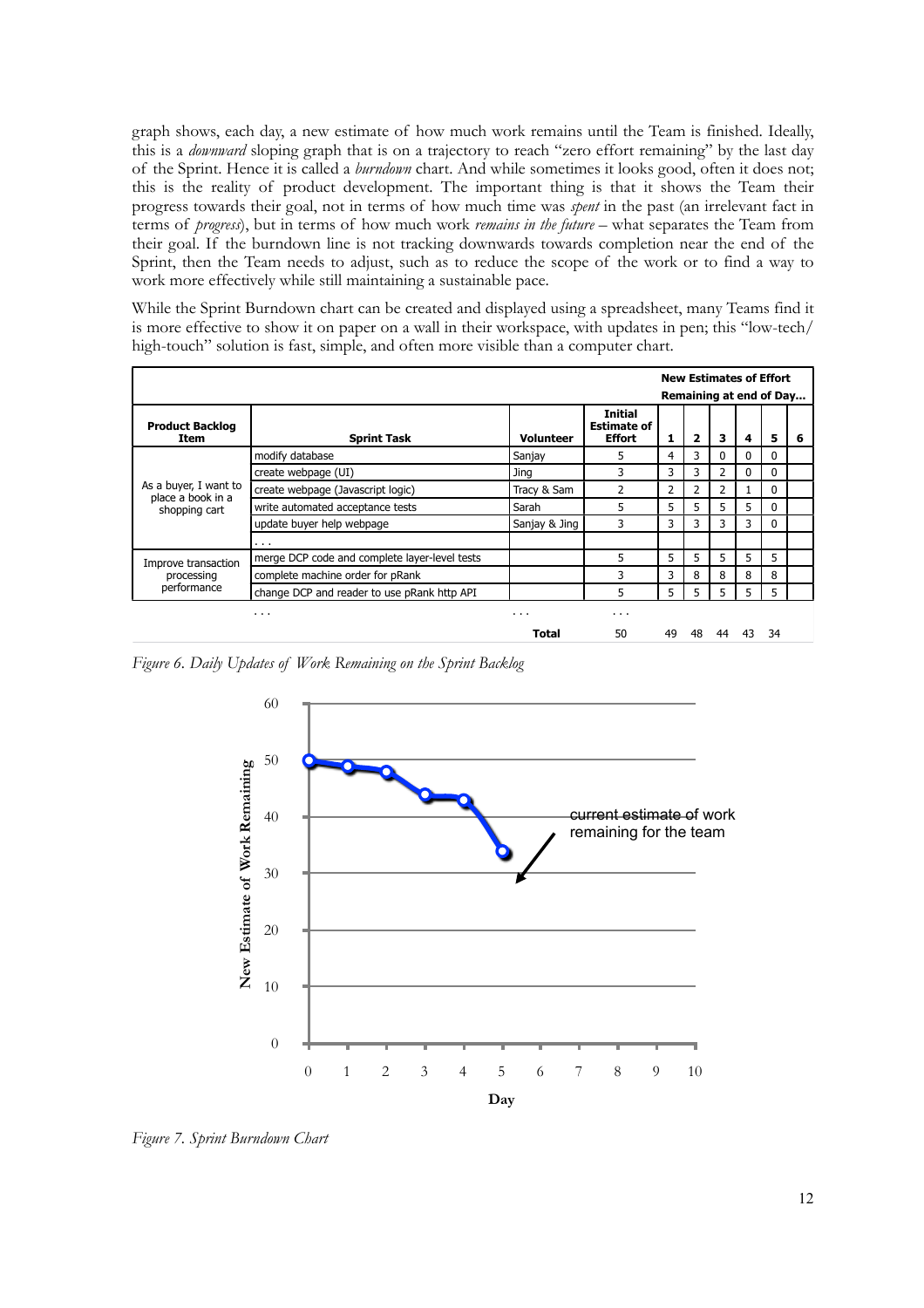

<span id="page-12-0"></span>*Figure 8. Visual Management: Hand-drawn Sprint Burndown Chart*

## **Product Backlog Refinement**

**Summary**: Split big items, analyze items, re-estimate, and re-prioritize, for *future* Sprints. **Participants**: Team; Product Owner will attend the entire activity if they are the expert who can help with the detailed refinement, otherwise they may attend only a subset to set direction or re-prioritize; others who understand the requirements and can help the Team; ScrumMaster will attend during initial sessions to coach the group to be effective, otherwise may not attend.

**Duration**: Usually, no more than 10% of the capacity of the Team for the Sprint, though it may be longer for "analysis heavy" items. For example, in a two-week Sprint, perhaps one day is spent on refinement.

One of the lesser known, but valuable, guidelines in Scrum is that some percentage of each Sprint should be dedicated by the whole Team to refining (or "grooming") the Product Backlog to support future Sprints. This includes detailed requirements analysis, splitting large items into smaller ones, estimation of new items, and re-estimation of existing items. Scrum is silent on how this work is done, but a frequently used technique is a focused workshop near the middle or end of the Sprint, so that the Team and Product Owner and other stakeholders can dedicate themselves to this work without interruption.

This refinement activity is *not* for items selected for the current Sprint; it is for items for the future, most likely in the next one or two Sprints. With this practice, Sprint Planning becomes relatively simple because the Product Owner and Scrum Team start the planning with a clear, well-analyzed and carefully estimated set of items. A sign that this refinement workshop is not being done (or not being done well) is that Sprint Planning involves significant questions, discovery, or confusion and feels incomplete; planning work then often spills over into the Sprint itself, which is typically not desirable.

## **Sprint Review**

**Summary**: Inspection and adaption related to the product increment of functionality. **Participants**: Team, Product Owner, ScrumMaster. Other stakeholders as appropriate, invited by the Product Owner.

**Duration**: Timeboxed to one hour per week of Sprint.

After the Sprint ends, there is the **Sprint Review**, where people review the Sprint. Present at this meeting are the Product Owner, Team members, and ScrumMaster, plus customers, users, stakeholders, experts, executives, and anyone else who is interested. For a two-week Sprint it is a maximum length of two hours. Anyone present is free to ask questions and give input.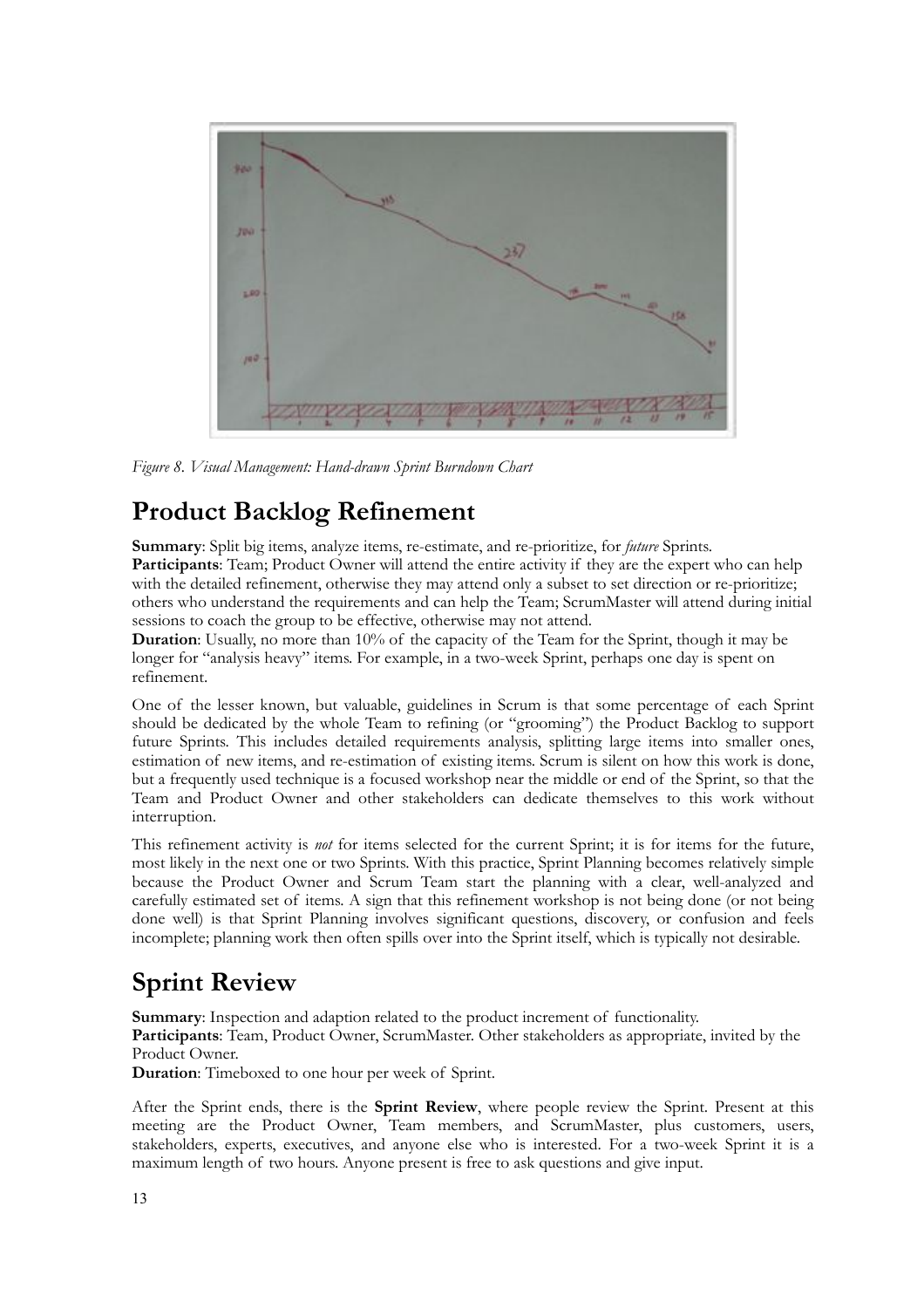The Review is often mislabeled the "demo" but that does not capture the real intent of this meeting. A key idea in Scrum is *inspect and adapt*. To see and learn what is going on and then evolve based on feedback, in repeating cycles. The Sprint Review is an inspect and adapt activity for the *product*. It is a time for the Product Owner to learn what is going on with the product and with the Team (that is, a review of the Sprint); and for the Team to learn what is going on with the Product Owner and the market. Consequently, a critical element of the Review is an in-depth *conversation* between the Team and Product Owner to learn the situation, to get advice, and so forth. The review definitely includes using the actual live software that the Team built during the Sprint, but if the focus of the review is only looking at the product rather than having a conversation, there is an imbalance.

The "live software" portion of the Sprint Review is not a "presentation" the Team gives – there is no slideware. It is meant to be a hands-on inspection of the real software running live, for example, in a sandbox development environment. There will be one or more computers in the Review room on which people can inspect and use the live software. Prefer an active session in which real users and the Product Owner do hands-on interaction with the software, rather than a passive-session demo from the Team.

Aim to spend no more than 30 minutes preparing for Sprint Review, otherwise it suggests something is wrong.

### **Sprint Retrospective**

**Summary**: Inspection and adaption related to the process and environment.

**Participants**: Team, ScrumMaster, Product Owner (optional). Other stakeholders may be invited by the Team, but are not otherwise allowed to attend.

**Duration**: Timeboxed to 45 minutes per week of Sprint.

The Sprint Review involves inspect and adapt regarding the *product*. The **Sprint Retrospective**, which follows the Review, involves inspect and adapt regarding the *process and environment*. It's an opportunity for the Team to discuss what's working and what's not working, and agree on changes to try. Sometimes the ScrumMaster can act as an effective facilitator for the Retrospective, but it may be better to find a neutral outsider to facilitate the meeting; a good approach is for ScrumMasters to facilitate each others' retrospectives, which enables cross-pollination among Teams.

There are many techniques for conducting a Sprint Retrospective, and the book *Agile Retrospectives*  (Derby, Larsen 2006) provides a useful catalogue of techniques.

Many teams hold retrospectives only focusing on *problems*, and that's too bad. It can lead to people thinking of retrospectives as somewhat depressing or negative events. Instead, ensure that every Retrospective also focus on positives or strengths; there are several books on *appreciative inquiry* that offer more detailed tips.

Retrospectives that always use the same technique of analysis may become boring; therefore, introduce various techniques over time.

### **Starting the next Sprint**

Following the Sprint Review, the Product Owner may update the Product Backlog with any new insight –adding new Items, removing obsolete ones, or revising existing ones. The Product Owner is responsible for ensuring that these changes are reflected in the Product Backlog.See [Figure 9](#page-14-0) for an example of the updated Product Backlog.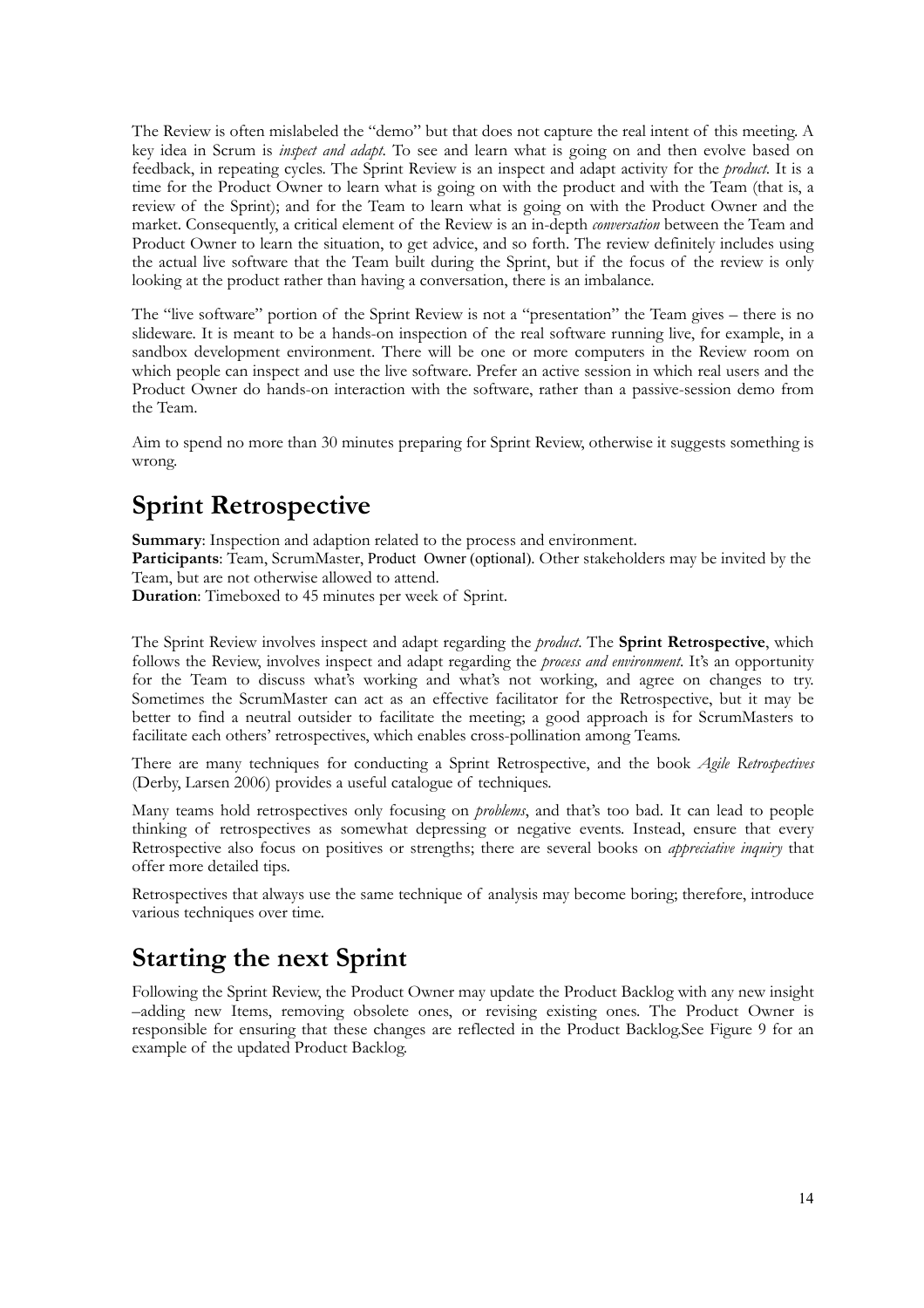|                 |                                                                                                          |                                 | <b>New Estimates at Sprint</b>    |                 |                |     |   |   |
|-----------------|----------------------------------------------------------------------------------------------------------|---------------------------------|-----------------------------------|-----------------|----------------|-----|---|---|
| <b>Priority</b> | Item                                                                                                     | <b>Details</b><br>(wiki<br>URL) | <b>Initial</b><br><b>Estimate</b> | 1               | $\overline{2}$ | 3   | 4 | 5 |
| 1               | As a buyer, I want to place a book in a shopping cart (see<br>UI sketches on wiki page)                  | $\cdots$                        | 5                                 | $\mathbf{0}$    | 0              | 0   |   |   |
| $\mathcal{P}$   | As a buyer, I want to remove a book in a shopping cart                                                   | $\cdots$                        | $\mathcal{P}$                     | $\Omega$        | 0              | 0   |   |   |
| 3               | Improve transaction processing performance (see target)<br>performance metrics on wiki)                  | $\cdots$                        | 13                                | 13              | 0              | 0   |   |   |
| 4               | Investigate solutions for speeding up credit card validation<br>(see target performance metrics on wiki) | $\cdots$                        | 20                                | 20              | 20             | 0   |   |   |
| 5               | Upgrade all servers to Apache 2.2.3                                                                      | $\cdots$                        | 13                                | 13              | 13             | 13  |   |   |
| 6               | Diagnose and fix the order processing script errors<br>(bugzilla ID 14823)                               | $\cdots$                        | 3                                 | 3               | 3              | 3   |   |   |
| 7               | As a shopper, I want to create and save a wish list                                                      | $\cdots$                        | 40                                | 40              | 40             | 40  |   |   |
| 8               | As a shopper, I want to to add or delete items on my wish<br>list                                        | $\cdots$                        | 20                                | 20              | 20             | 20  |   |   |
|                 | $\cdots$                                                                                                 |                                 | .<br>537                          | $\cdots$<br>580 | 570            | 500 |   |   |

<span id="page-14-0"></span>Figure 9. Updated Product Backlog

There is no down time between Sprints – Teams normally go from a Sprint Retrospective one afternoon into the next Sprint Planning the following morning (or after the weekend).

One of the principles of agile development is "sustainable pace", and only by working regular hours at a reasonable level can Teams continue this cycle indefinitely. Productivity grows over time through the evolution of the Team's practices, and the removal of impediments to the Team's productivity, not through overwork or the compromise of quality.

Sprints continue until the Product Owner decides the product is ready for release. The perfection vision of Scrum is that the product is potentially shippable at the end of each Sprint, which implies there is no wrap up work required, such as testing or documentation. The implication is that *everything* is completely *finished* every Sprint; that you could actually ship it or deploy it immediately after the Sprint Review. However, many organizations have weak development practices, tools and infrastructure and cannot achieve this perfection vision and so there will be the need for a "Release Sprint" to handle this remaining work. When a "Release Sprint" is needed, it is considered necessary evil and the organization's job is to improve their practices so this is not needed anymore.

## **Managing Releases**

A question that is sometimes asked is how, in an iterative model, can long-term release planning be done. There are two cases to consider: (1) a new product in its first release, and (2) an existing product in a later release.

In the case of a new product, or *an existing product just adopting Scrum*, there is the need to do initial Product Backlog refinement before the first Sprint, where the Product Owner and Team shape a proper Scrum Product Backlog. This could take a few days or a week, and involves a workshop (sometimes called Initial Product Backlog Creation or Release Planning), some detailed requirements analysis, and estimation of all the items identified for the first release.

Surprisingly in Scrum, in the case of an established product with an established Product Backlog, there should not be the need for any special or extensive release planning for the next release. Why? Because the Product Owner and Team should be doing Product Backlog refinement every Sprint (five or ten percent of each Sprint), continuously preparing for the future. This *continuous product development* mode obviates the need for the dramatic punctuated prepare-execute-conclude stages one sees in traditional sequential life cycle development.

During an initial Product Backlog refinement workshop and during the continuous backlog refinement each Sprint, the Team and Product Owner will do release planning, refining the estimates, priorities, and content as they learn.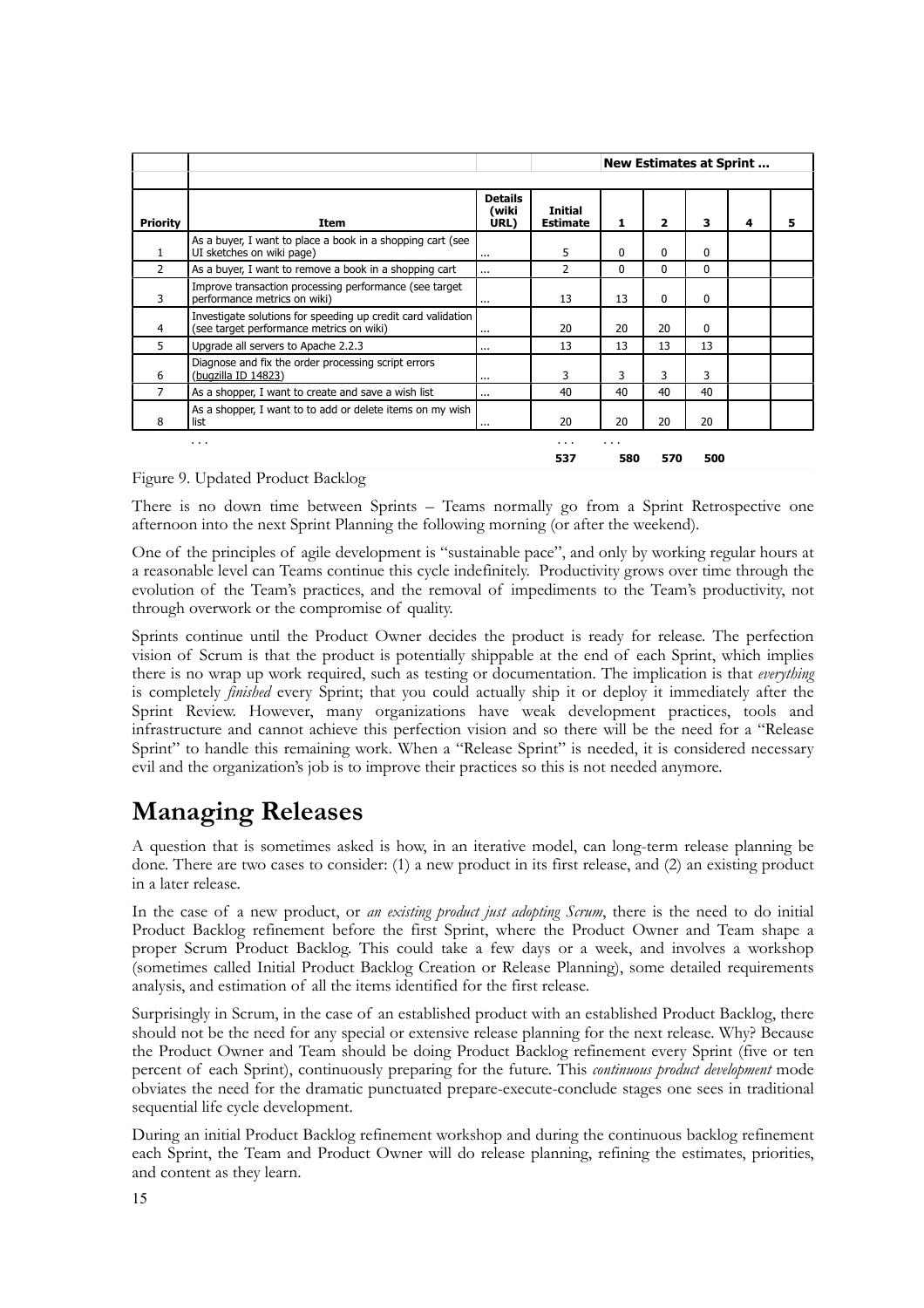Some releases are date-driven; for example: "We will release version 2.0 of our project at a trade-show on November 10." In this situation, the Team will complete as many Sprints (and build as many features) as is possible in the time available. Other products require certain features to be built before they can be called complete and the product will not launch until these requirements are satisfied, however long that takes. Since Scrum emphasizes producing potentially shippable code each Sprint, the Product Owner may choose to start doing interim releases, to allow the customer to reap the benefits of completed work sooner.

Since they cannot possibly know everything up front, the focus is on creating and refining a plan to give the release broad direction, and clarify how tradeoff decisions will be made (scope versus schedule, for example). Think of this as the roadmap guiding you towards your final destination; which exact roads you take and the decisions you make during the journey may be determined en route.

#### *The destination is more important than the journey.*

Most Product Owners choose one release approach. For example, they will decide a release date, and will work with the Team to estimate the Product Backlog items that can be completed by that date. The items that are anticipated to be in the current release are sometimes called the *release items*. In situations where a "fixed price / fixed date / fixed deliverable" commitment is required – for example, contract development – one or more of those parameters must have a built-in buffer to allow for uncertainty and change; in this respect, Scrum is no different from other approaches.

### **Application or Product Focus**

For applications or products – either for the market or for internal use within an organization – Scrum moves groups away from the older *project*-centric model toward a *continuous application/product development* model. There is no longer a project with a beginning, middle, and end. And hence, no traditional project manager. Rather, there is simply a stable Product Owner and a long-lived self-managing Team that collaborate in an "endless" series of fixed-length Sprints, until the product or application is retired. All necessary "project" management work is handled by the Team and the Product Owner – who is an internal business customer or from Product Management. It is not managed by an IT manager or someone from a Project Management Office.

Scrum can also be used for true *projects* that are one-time initiatives (rather than work to create or evolve long-lived applications); still, in this case the Team and Product Owner do the project management.

What if there is insufficient new work from one or more existing applications to warrant a dedicated long-lived Team for each application? In this case, a stable long-lived Team may take on items from one application in one Sprint, and then items from another in the next Sprint; in this situation the Sprints are often quite short, such as one week.

Occasionally, there is insufficient new work even for the prior solution, and the Team may take on items from *several* applications during the same Sprint; however, beware this solution as it may devolve into unproductive multitasking across multiple applications. A basic productivity theme in Scrum is for the Team to be *focused* on one product or application for one Sprint.

### **Common Challenges**

Scrum is not only a concrete set of practices – rather, and more importantly, it is a framework that provides transparency, and a mechanism that allows "inspect and adapt". Scrum works by making visible the dysfunction and impediments that are impacting the Product Owner and the Team's effectiveness, so that they can be addressed. For example, the Product Owner may not really know the market, the features, or how to estimate their relative business value. Or the Team may be unskillful in effort estimation or development work.

The Scrum framework will quickly reveal these weaknesses. Scrum does not solve the problems of development; it makes them painfully visible, and provides a framework for people to explore ways to resolve problems in short cycles and with small improvement experiments.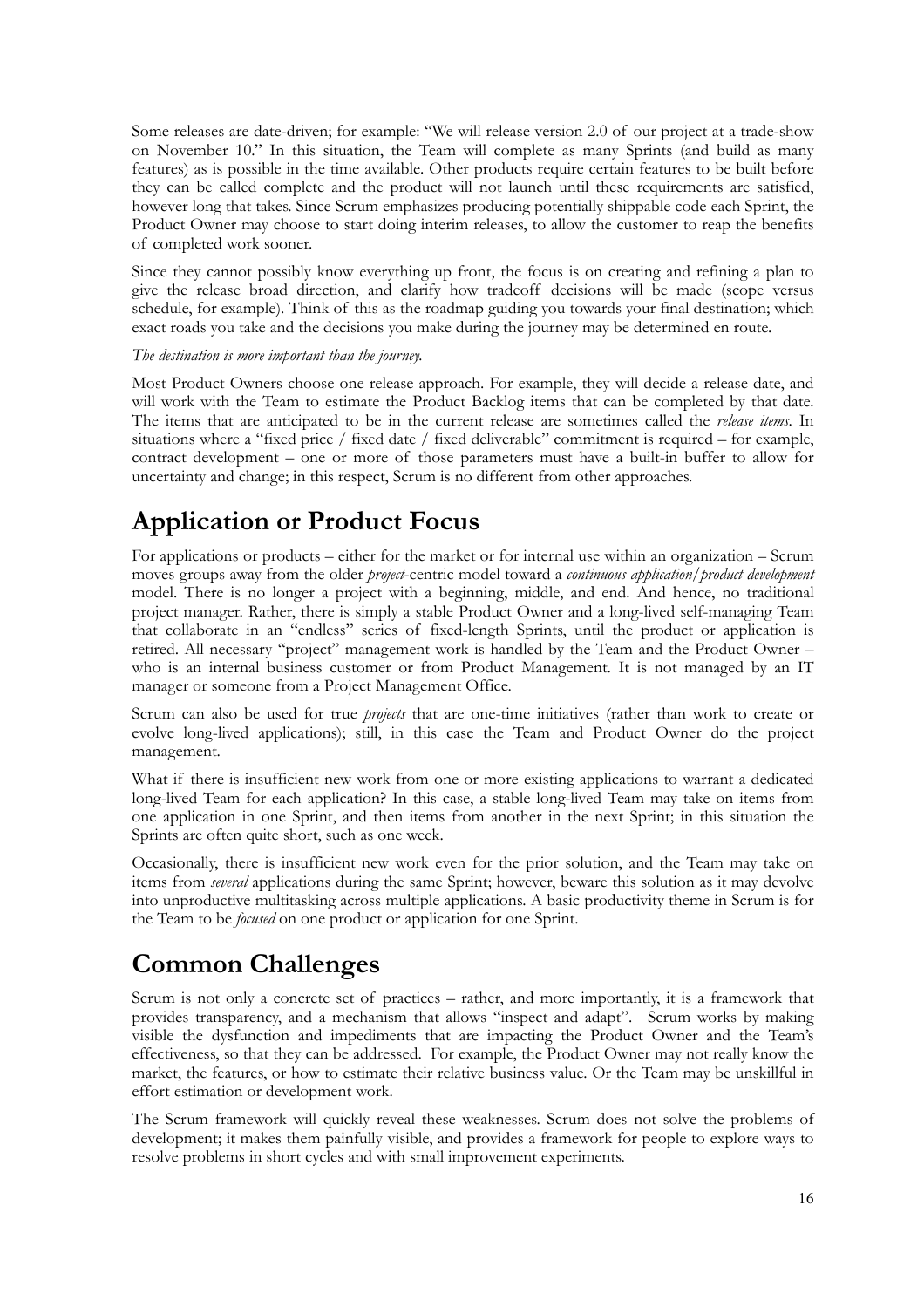Suppose the Team fails to deliver what they forecast in the first Sprint due to poor task analysis and estimation skill. To the Team, this feels like failure. But in reality, this experience is the necessary first step toward becoming more realistic and thoughtful about its forecasts. This pattern – of Scrum helping make visible dysfunction, enabling the Team to do something about it – is the basic mechanism that produces the most significant benefits that Teams using Scrum experience.

One common mistake made, when presented with a Scrum practice that is challenging, is to change Scrum. For example, Teams that have trouble delivering might decide to make the Sprint duration extendable, so it never runs out of time – and in the process, ensure it never has to learn how to do a better job of estimating and managing its time. In this way, without coaching and the support of an experienced ScrumMaster, organizations can mutate Scrum into just a mirror image of their own weaknesses and dysfunction, and undermine the real benefit that Scrum offers: Making visible the good and the bad, and giving the organization the choice of elevating itself to a higher level.

Another common mistake is to assume that a practice is discouraged or prohibited just because Scrum does not specifically require it. For example, Scrum does not require the Product Owner to set a longterm strategy for his or her product; nor does it require engineers to seek advice from more experienced engineers about complex technical problems. Scrum leaves it to the individuals involved to make the right decision; and in most cases, both of these practices (along with many others) are well advised.

Something else to be wary of is managers imposing Scrum on their Teams; Scrum is about giving a Team space and tools to manage itself, and having this dictated from above is not a recipe for success. A better approach might begin with a Team learning about Scrum from a peer or manager, getting comprehensively educated in professional training, and then making a decision as a Team to follow the practices faithfully for a defined period; at the end of that period, the Team will evaluate its experience, and decide whether to continue.

The good news is that while the first Sprint is usually very challenging to the Team, the benefits of Scrum tend to be visible by the end of it, leading many new Scrum Teams to exclaim: "Scrum is hard, but it sure is a whole lot better than what we were doing before!"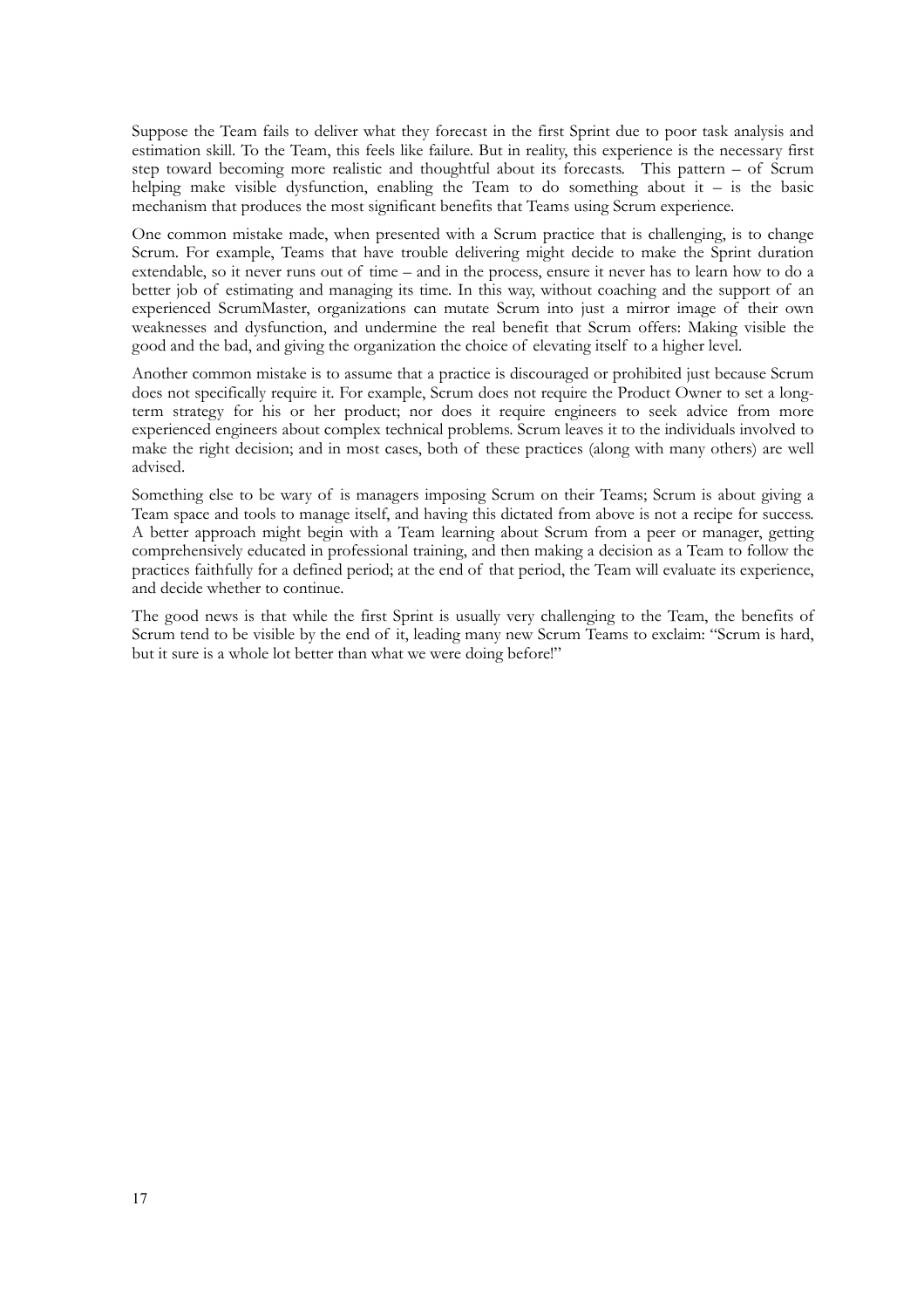# **Appendix A: Additional Reading**

There is a lot of material published about Scrum. In this reference section, we would like to point out some additional online material and a couple of books.

#### **Online material:**

- [The Lean Primer An introduction to Lean Thinking, an important influence to Scrum.](http://www.leanprimer.com) <http://www.leanprimer.com>
- [The Distributed Scrum Primer Additional tips for teams who aren't co-located.](http://www.goodagile.com/distributedscrumprimer/) <http://www.goodagile.com/distributedscrumprimer/>
- [The ScrumMaster Checklist A list of question that good ScrumMasters use.](http://www.scrummasterchecklist.org/) <http://www.scrummasterchecklist.org/>
- [Feature Team Primer Scaling Scrum with Feature Teams,](http://www.featureteams.org) <http://www.featureteams.org>
- [The Agile Atlas Core Scrum. ScrumAlliance description of Scrum.](http://agileatlas.org/atlas/scrum) <http://agileatlas.org/atlas/scrum>
- [Scrum Guide Scrum.org description of Scrum.](http://www.scrum.org/Scrum-Guides) <http://www.scrum.org/Scrum-Guides>
- [Agile Contracts Primer How to make Scrum-friendly contracts.](http://www.agilecontracts.org/) <http://www.agilecontracts.org/>

#### **Books:**

- Leading Teams Richard Hackman
- Scaling Lean & Agile Development: Thinking and Organizational Tools for Large-Scale Scrum Craig Larman, Bas Vodde
- Practices for Scaling Lean & Agile Development: Large, Multisite, and Offshore Product Development with Large-Scale Scrum - Craig Larman, Bas Vodde
- Agile Project Management with Scrum Ken Schwaber
- Succeeding with Agile: Software Development using Scrum Mike Cohn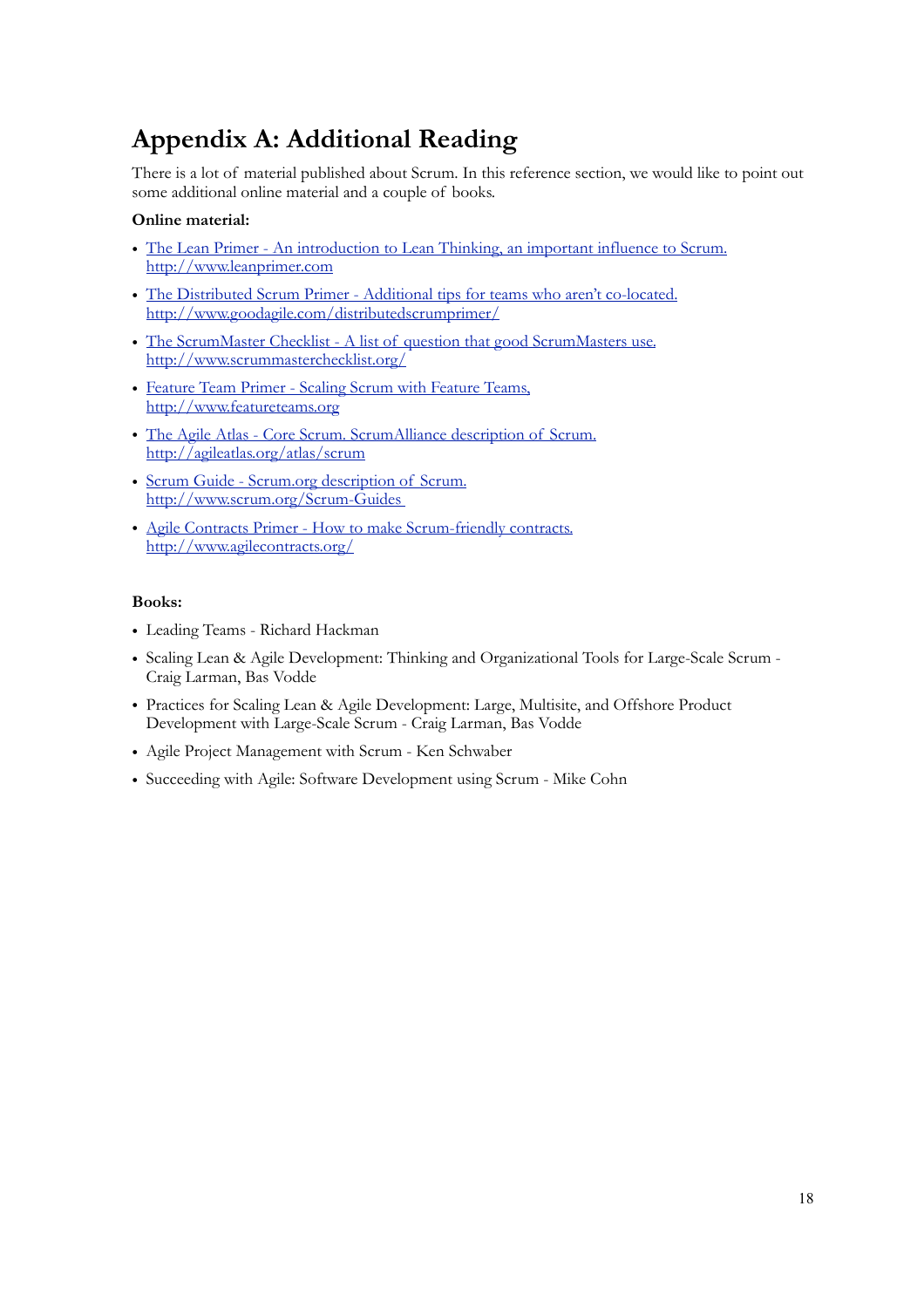## **Appendix B: Terminology**

#### **Burn Down**

The trend of work remaining across time in a Sprint, a Release, or a Product. The source of the raw data is the Sprint Backlog and the Product Backlog, with work remaining tracked on the vertical axis and the time periods (days of a Sprint, or Sprints) tracked on the horizontal axis.

#### **Daily Scrum**

A short meeting held daily by each Team during which the Team members inspect their work, synchronize their work and progress and report and impediments to the ScrumMaster for removal. Follow-on meetings to adapt upcoming work to optimize the Sprint may occur after the Daily Scrum meetings.

#### **Development Team**

Another name for the Team role.

#### **Done**

Complete as mutually agreed to by all parties and that conforms to an organization's standards, conventions, and guidelines. When something is reported as "done" at the Sprint Review meeting, it must conform to this agreed definition.

#### **Estimated Work Remaining (Sprint Backlog items)**

The number of hours that a Team member estimates remain to be worked on any task. This estimate is updated at the end of every day when the Sprint Backlog task is worked on. The estimate is the total estimated effort remaining, regardless of the number of people that perform the work.

#### **Increment**

Product functionality that is developed by the Team during each Sprint that is potentially shippable or of use to the Product Owner's stakeholders.

#### **Increment of Potentially Shippable Product Functionality**

A complete slice of the overall product or system that could be used by the Product Owner or stakeholders if they chose to implement it.

#### **Sprint**

An iteration, or one repeating cycle of similar work, that produces increment of product or system. No longer than one month and usually more than one week. The duration is fixed throughout the overall work and all teams working on the same system or product use the same length cycle.

#### **Product Backlog**

A prioritized list of requirements with estimated times to turn them into completed product functionality. Estimates are more precise the higher an item is in the Product Backlog priority.. The list emerges, changing as business conditions or technology changes.

#### **Product Backlog Item**

Functional requirements, non-functional requirements, and issues, prioritized in order of importance to the business and dependencies, and estimated. The precision of the estimate depends on the priority and granularity of the Product Backlog item, with the highest priority items that may be selected in the next Sprint being very granular and precise.

#### **Product Owner**

The person responsible for managing the Product Backlog so as to maximize the value of the product. The Product Owner is responsible for representing the interests of everyone with a stake in the project and its resulting product.